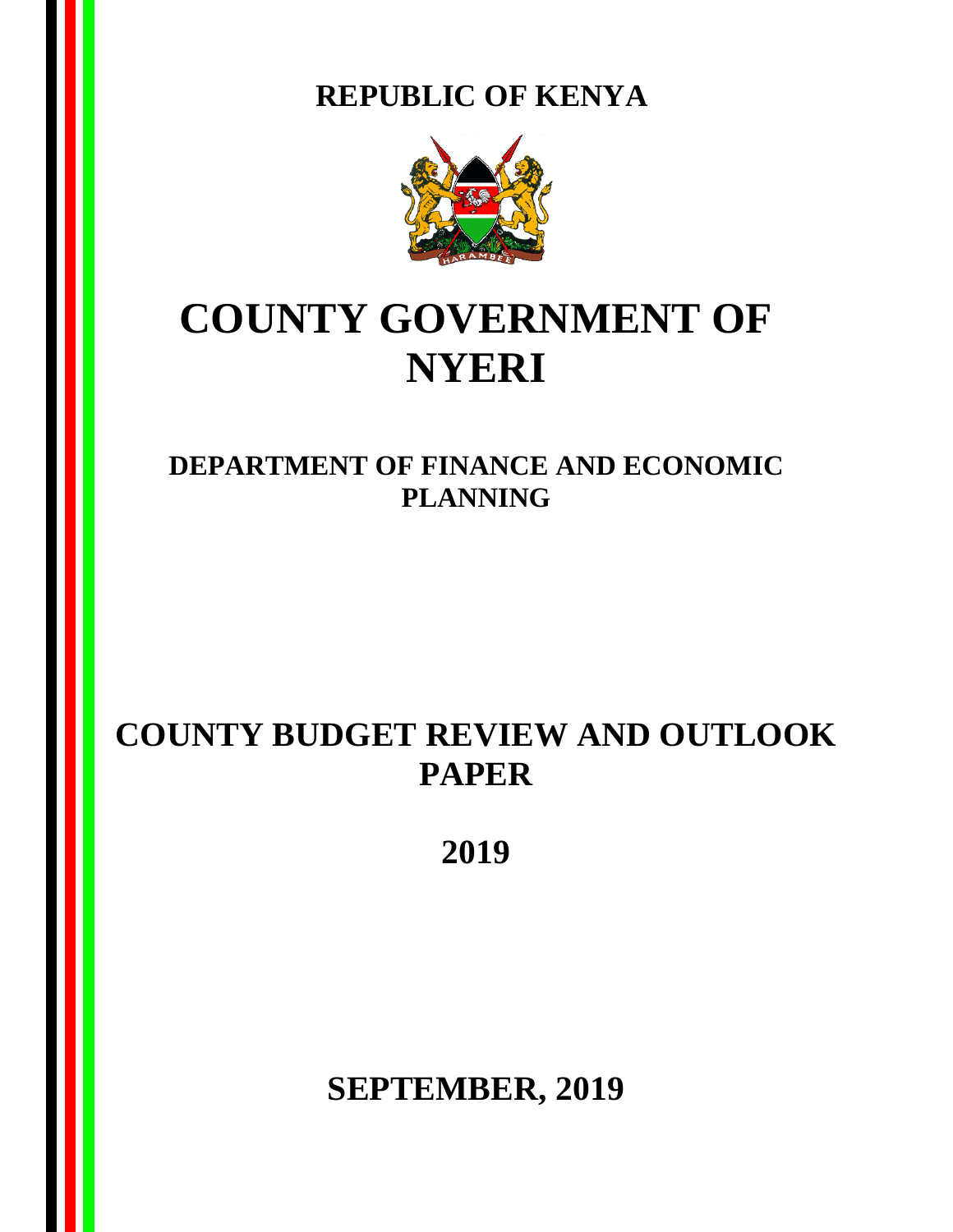### **TABLE OF CONTENTS**

| <b>B</b> .                                                                                    |
|-----------------------------------------------------------------------------------------------|
|                                                                                               |
|                                                                                               |
|                                                                                               |
|                                                                                               |
| C. Fiscal performance of the FY 2018/2019 in relation to fiscal responsibility principles and |
|                                                                                               |
|                                                                                               |
| <b>B.</b>                                                                                     |
|                                                                                               |
|                                                                                               |
|                                                                                               |
|                                                                                               |
|                                                                                               |
|                                                                                               |
|                                                                                               |
|                                                                                               |
|                                                                                               |
| $C_{\cdot}$                                                                                   |
|                                                                                               |
|                                                                                               |
|                                                                                               |

### **List of Tables**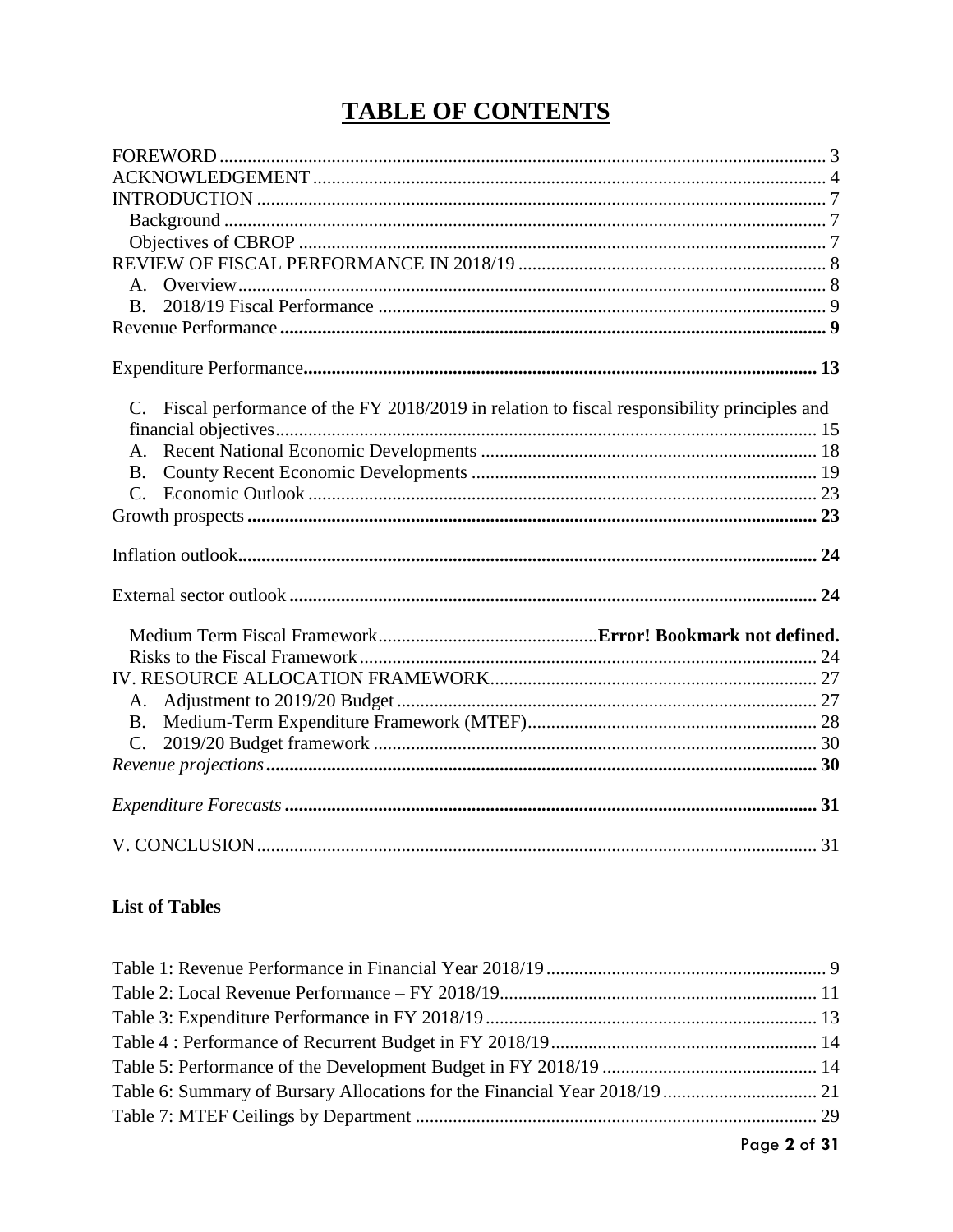### <span id="page-2-0"></span>**FOREWORD**

The Nyeri County Budget Review Outlook Paper (CBROP) is developed at a time when the national economic growth has remained strong and resilient despite the emerging global challenges. This has been supported by ongoing public and private sector investments and stable macroeconomic environment. Nationally, the economy expanded by 6.3 percent in 2018 up from the 4.9 percent registered in 2017 and the momentum continued in the first quarter of 2019. It is expected that this growth momentum will continue culminating to a growth of 6.0 percent in 2019 underpinned by the resilient services sector, positive business sentiments, even as programmed activities under the "Big Four" Plan gain traction.

The CBROP, 2019, provides information on recent economic and financial projections with adequate information that will guide the development of the budget proposals for the coming fiscal year. Further, it analyses the previous year's performance, while giving the anticipated scenarios for the coming financial year.

In the fiscal analysis, the CBROP reviews the performance of the county revenue in the FY 2018/19. The paper has also incorporated the aggregate income collected in contrast with the anticipated sum for the year. The review additionally incorporates the performance of the county expenditures for the period under review.

This document has also provided an overview of how the actual performance of the FY 2018/19 has impacted on the financial objectives as outlined in the County Fiscal Strategy Paper (CFSP), 2018. The anticipated performance of the FY 2019/20 spending will build the foundation for projecting the FY 2020/21 spending plan in view of current economic developments.

It is projected that the anticipated income and expenditure for 2019/20 will be accomplished through strict controls on expenditure and developing and implementation of improved revenue mobilization measures. This will be accomplished through prudent financial management to guarantee appropriate administration of public resources and delivery of expected outputs. Income streams will be probed to understand the determinants behind the failure to achieve the set objectives in 2018/2019 with the goal of putting in place corrective measures during this financial year as we strive to fully automate all revenue streams. The CBROP is an important planning and budgeting document that county will continue to refer when allocating the scarce resources as we move into the future.

DEL  $\sim$   $\times$ 

**Robert Thuo Mwangi. County Executive Committee Member FINANCE AND ECONOMIC PLANNING**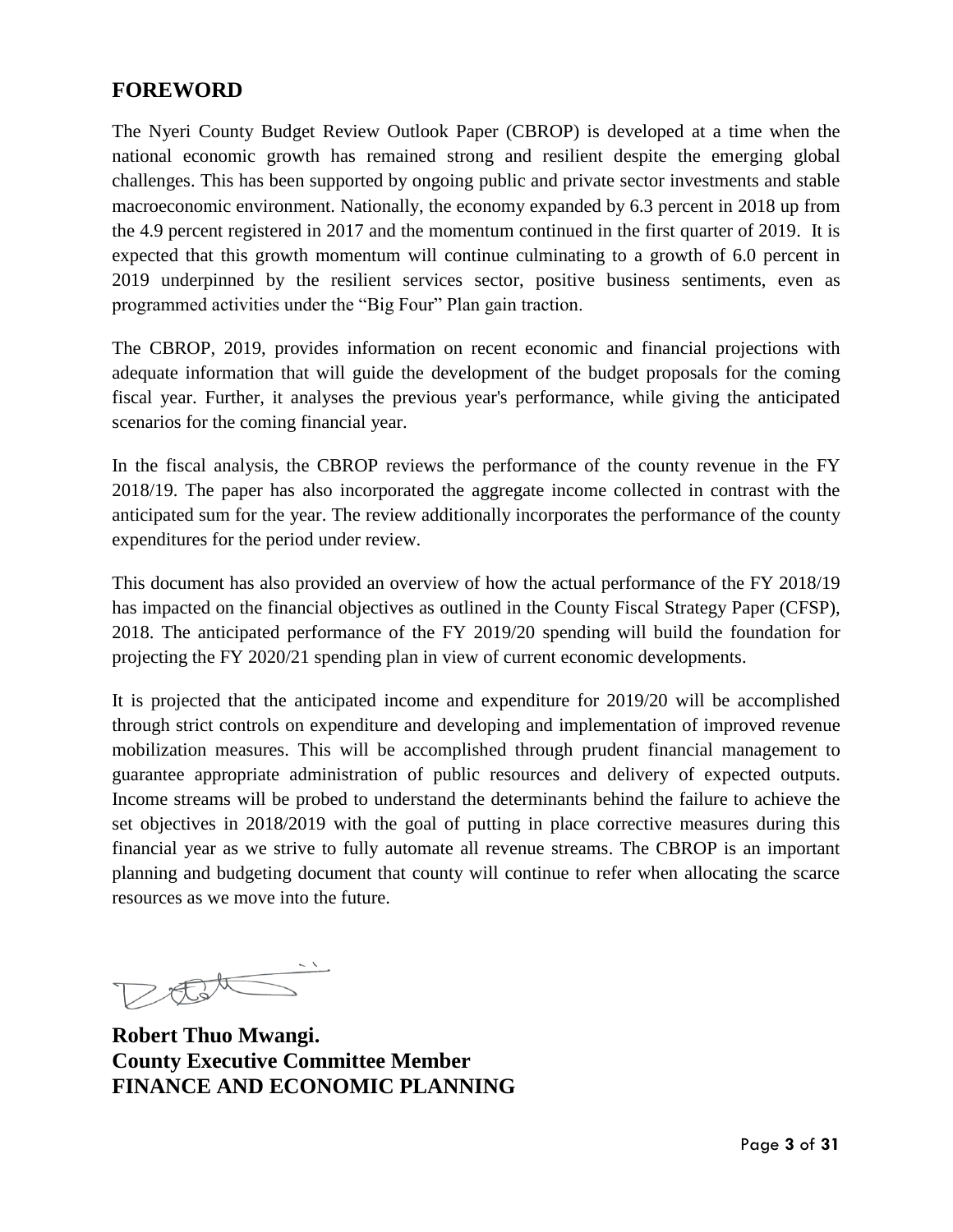### **ACKNOWLEDGEMENT**

<span id="page-3-0"></span>The Nyeri County Budget Review and Outlook Paper (CBROP), 2019 has been prepared in accordance with the requirements of the Public Finance Management (PFM) Act, 2012. The paper is expected to improve the development stakeholders understanding of the county's sources of finances and expenditure priorities and subsequently guide an open discussion on matters pertaining to economic planning and budgeting.

The County Government is focused on continued enhancement of its capacity in financial management, raising own revenue and establishing effective governance structures in all public offices. The county government will endeavor to continue implementing priority programs in an effort to increase the economic output, marginal productivity and improve efficiency in service delivery as move towards sustainable development.

The compilation of the CBROP, 2019 was a coordinated effort of all county departments who provided valuable and credible information for analysis and inclusion in this paper. We value their contributions to this noble undertaking which is an essential step in the preparation of the county budget for the coming financial year. Exceptional gratitude goes to the Executive Office of the Governor and Deputy Governor, the County Secretary, the County Executive Committee Members, Chief Officers, County Directors and other county authorities who offered their unwavering support during the preparation of this document.

Being the County Treasury's responsibility to oversee and ensure timely preparation and submission of the CBROP, a team from the department of Finance and Economic Planning spent valuable time to ensure the success of this statutory requirement. These officers included Mr. Gibson Mwangi, Mr. Chris Gathogo and M/s Damaris Gichuhi under the guidance of Mr. Stephen Mwai, the Director of Economic Planning and Budgeting. Special regards also go to Mr. Joseph Mugi, Budget Coordinator- Nyeri County, for his invaluable input. To everyone who made this exercise a reality, I thank you and assure you that the time spent was not in vain as the CBROP will be of insurmountable importance to the future planning and budgeting process in the county.

State

Francis Maranga Kirira **Chief Officer ECONOMIC PLANNING, BUDGETING, MONITORING AND EVALUATION**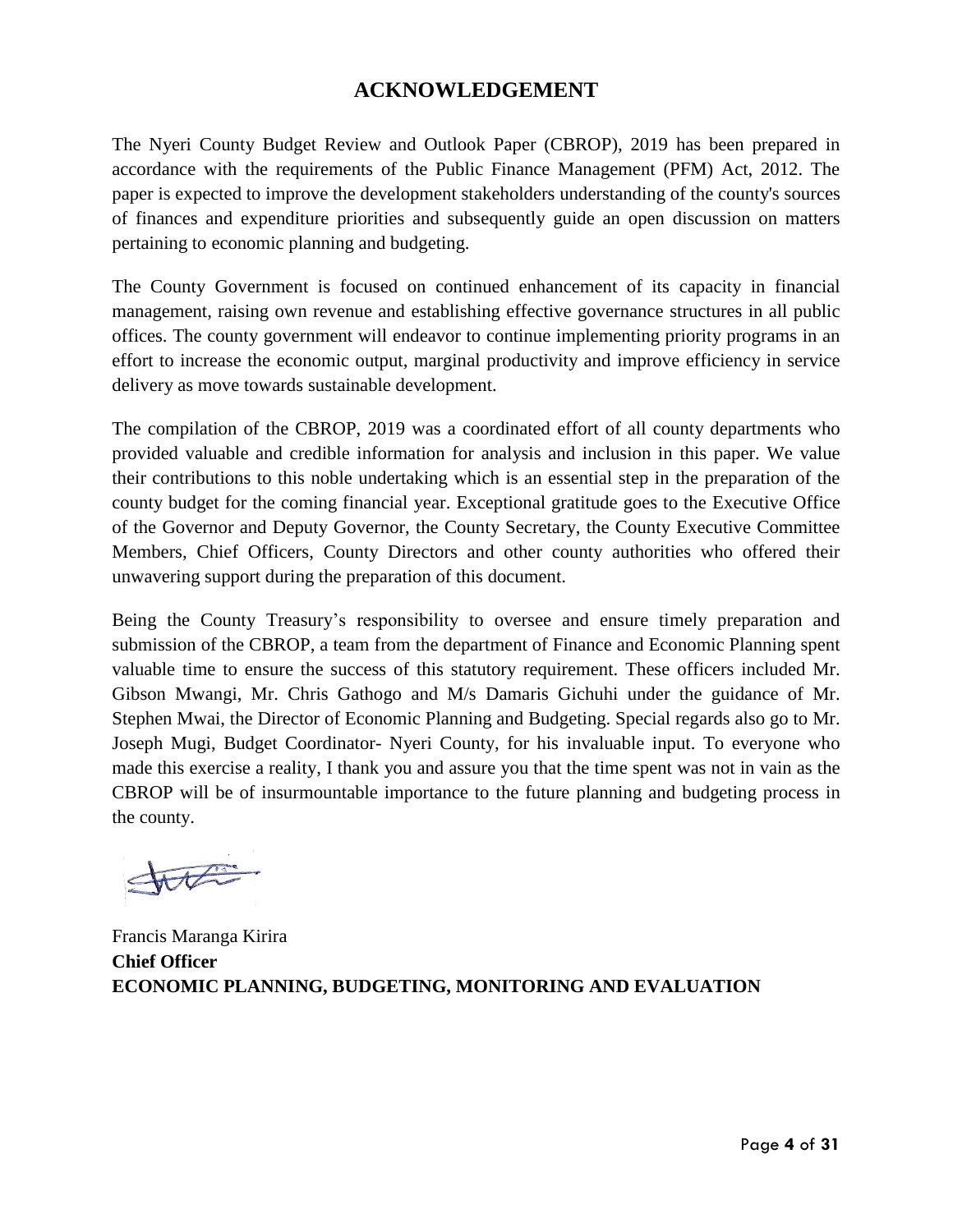### **Legal Basis for the Publication of the County Budget Review and Outlook Paper**

The Nyeri County Budget Review and Outlook Paper is prepared in accordance with Section 118 of the Public Financial Management Act, 2012 which states that:

1) A County Treasury shall;

a) prepare a County Budget Review and Outlook Paper (CBROP) in respect of the county for each financial year; and

- b) Submit the paper to the County Executive Committee by  $30<sup>th</sup>$  September of that year.
- 2) In preparing the County Budget Review and Outlook Paper, the County Treasury shall specify
	- a) the details of actual fiscal performance in the previous financial year compared to the budget appropriation for that year;
	- b) the updated economic and financial forecasts with sufficient information to show changes from the forecasts in the most recent County Fiscal Strategy Paper (CFSP);
	- c) information on
		- i) any changes in the forecasts compared with the CFSP or;
		- ii) how actual financial performance for the previous financial year may have affected compliance with the fiscal responsibility principles or the financial objectives in the CFSP for that year; and
	- d) reasons for any deviation from the financial objectives in the CFSP together with proposals to address the deviation and the time estimated for doing so.
- 3) The County Executive Committee shall consider the CBROP with a view to approving it, with or without amendments, within fourteen days after its submission.
- 4) Not later than seven days after the CBROP is approved by County Executive Committee, the County Treasury shall:
	- (a) arrange for the CBROP to be laid before the County Assembly; and
	- (b) as soon as practicable after having done so, publish and publicize the paper.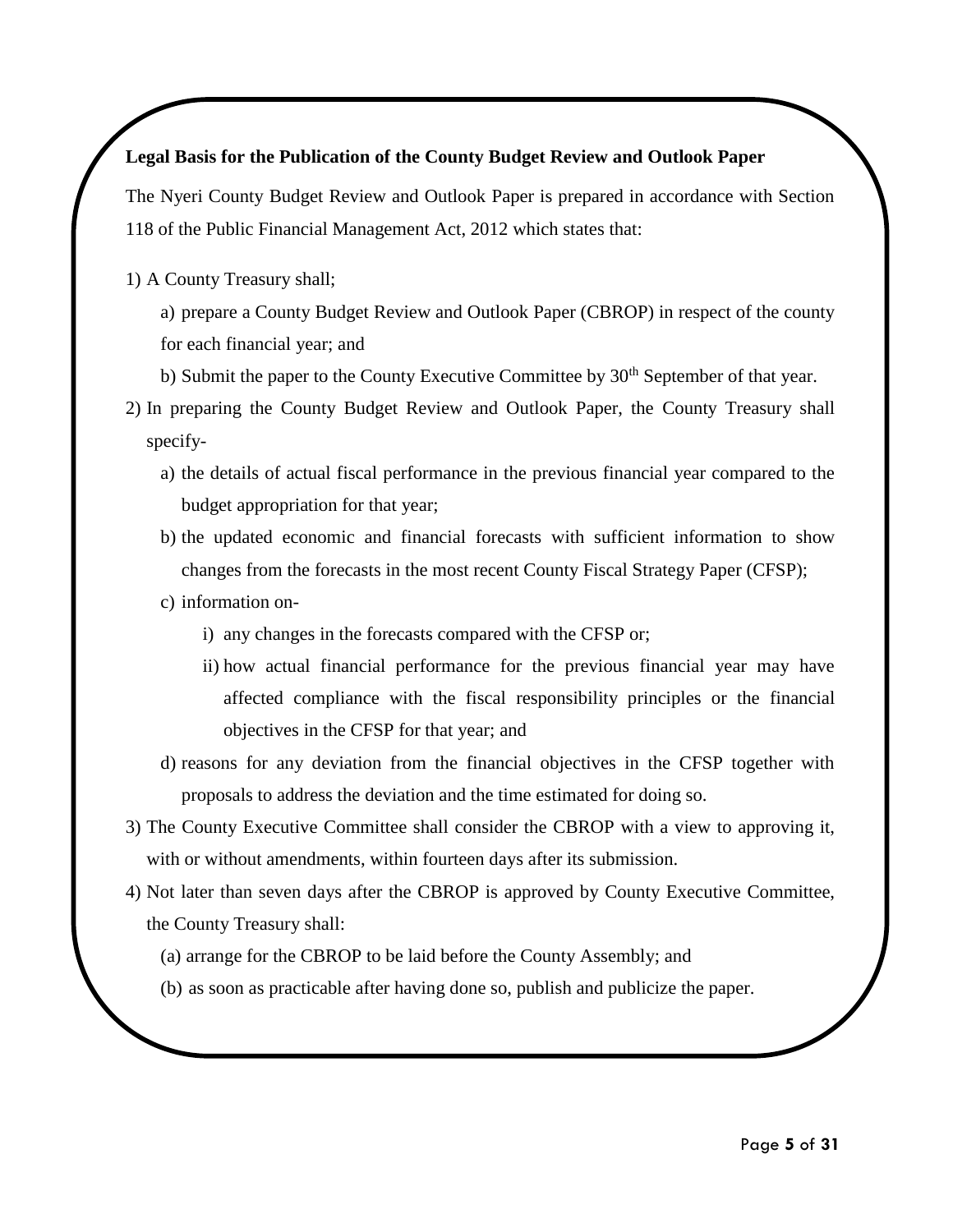### **Fiscal Responsibility principles in the Public Financial Management Law**

Section 107(2) of the Public Financial Management (PFM) Act, 2012, sets out the fiscal responsibility principles to ensure prudence and transparency in the management of county public resources. The PFM Act states that:

- (a) the county government's recurrent expenditure shall not exceed the county government's total revenue;
- (b) over the medium term a minimum of thirty percent of the county government's budget shall be allocated to the development expenditure;
- (c) the county government's expenditures on wages and benefits shall not exceed a percentage of the county government's total revenue as prescribed by the County Executive Member for finance in regulations and approved by the County Assembly
- (d) over the medium term, the county government's borrowings shall be used only for the purpose for financing development expenditure and not for recurrent expenditure;
- (e) the county debt shall be maintained at a sustainable level as approved by the County Assembly.
- (f) the fiscal risks shall be managed prudently; and
- (g) a reasonable degree of predictability with respect to the level of tax rates and tax bases shall be maintained, taking into account any tax reforms that may be made in the future.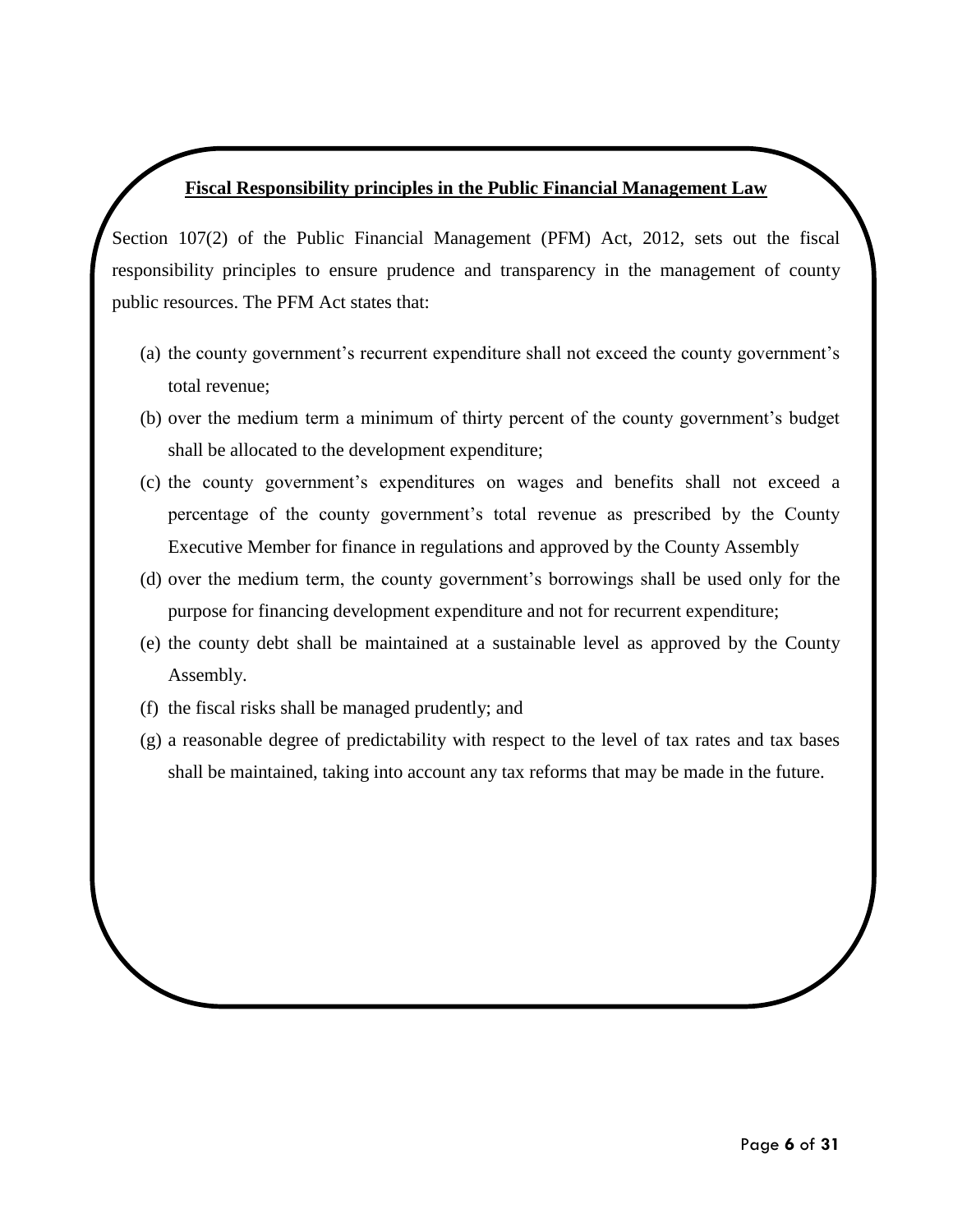### <span id="page-6-0"></span> **INTRODUCTION**

#### <span id="page-6-1"></span>**Background**

1. The County Budget Review and Outlook Paper (CBROP) is developed as per the requirements of section 118 of the Public Finance Management Act, 2012. The Act dictates that every county must prepare a CBROP by 30<sup>th</sup> September, of every fiscal year, and submit the same to the County Executive Committee (ExCom). The ExCom shall in turn:

- Within fourteen days after submission, consider the CBROP with a view to approving it, with or without amendments. Not later than seven days after the ExCom has the approved the paper, the county treasury shall;
	- o Arrange for the paper to be laid before the County Assembly
	- o As soon as practicable after having done so, publish and publicize the Paper.

#### <span id="page-6-2"></span>**Objectives of CBROP**

- 2. The purpose of this County Budget Review and Outlook Paper is to provide;
- An evaluation of the county fiscal performance in the financial year 2018/19 in comparison to the appropriation of the same year and its impact on the county's economic performance
- An up to date economic and financial forecast with sufficient information to demonstrate changes from the forecasts in the County Fiscal Strategy Paper (CFSP), 2018.
- A clear description with sufficient reasons to justify any deviations from the objectives as defined in the CFSP as well as comprehensive proposals and the expected time frame to address such deviations.

3. The CBROP will provide the basis for linking up of policy, planning and budgeting. The document will be embedded on the Kenya's Vision 2030, Medium Term Plan (MTP) III priorities, the National Big Four agenda, Sustainable Development Goals and the County Integrated Development Plan (CIDP) 2018-2022. Various stakeholders will be brought together as Sector Working Groups and facilitated to conduct performance appraisals of programs currently being executed within the county and also identify and prioritize programs for the Medium-Term period of FY 2020/21 – FY 2022/23.

4. The updated outlook will subsequently be firmed up in the County Fiscal Strategy Paper (CFSP), 2020 to reflect any changes in economic and financial conditions. In accordance with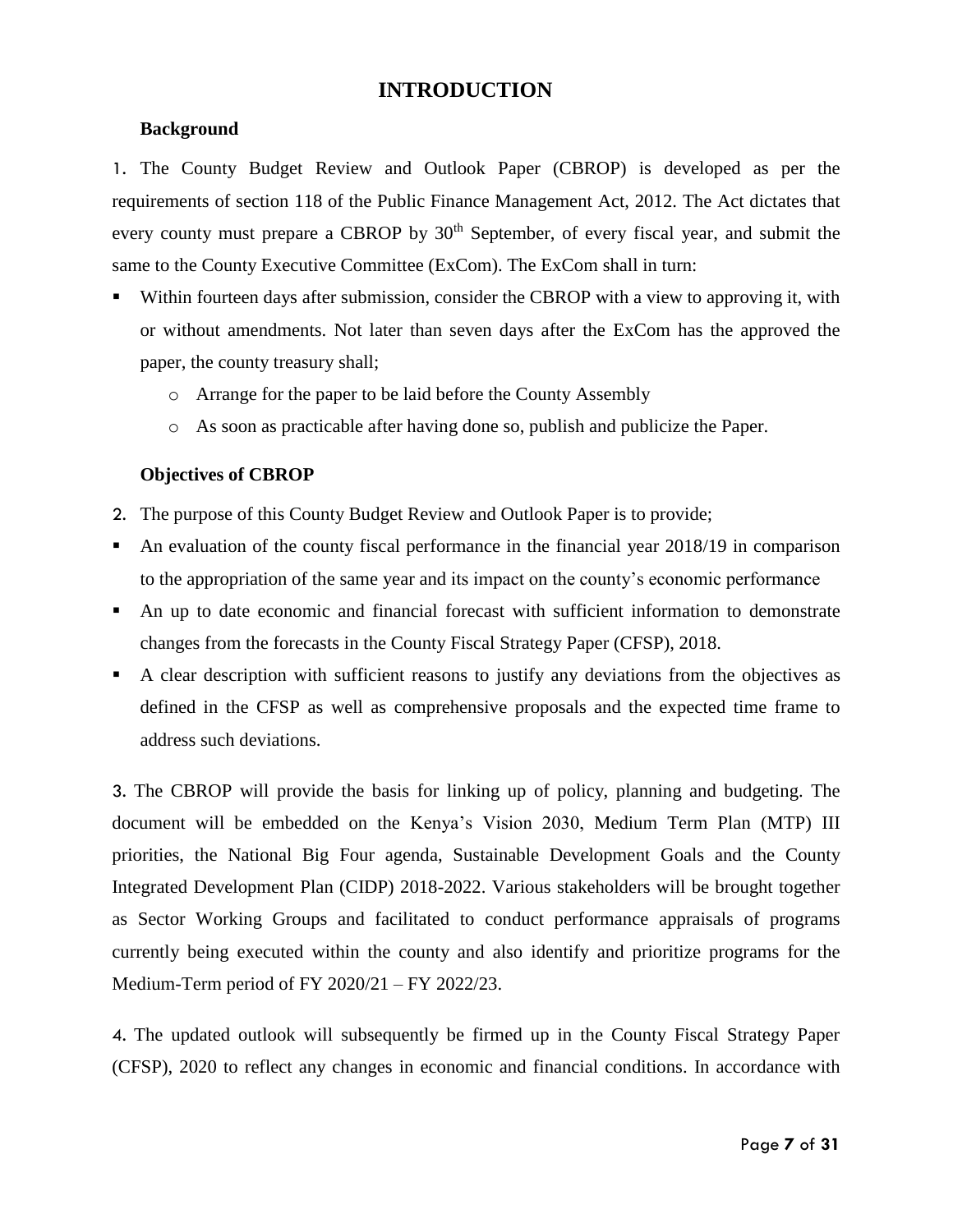Section 117 of the Public Finance Management Act, 2012, the CFSP will be submitted to the County Assembly not later than 28<sup>th</sup> February 2020.

### **REVIEW OF FISCAL PERFORMANCE IN 2018/19**

### <span id="page-7-1"></span><span id="page-7-0"></span>**A. Overview**

5. In the 2018/19 financial year, the County Government was faced with some challenges in the process of budget execution. To start with, the projected revenue for the period under review fell short of the target although there was a 10.1 percent increase as compared to the preceding year's performance. However, in FY 2018/19 the IFMIS was fairly good, with minimal network interruptions, thereby contributing to an upward increase in the county's budget absorption particularly on development activities.

6. Moreover, there was a substantial amount of pending bills accruing from the FY 2017/18 that wielded further expenditure pressure to the FY 2018/19 financial plan. Most of the recurrent pending bills were settled as first charge using the respective department's allocation further straining on the resources outlay for operations and maintenance during the year under review. The National Treasury has been steadfast in easing possible capacity gaps by training of county technical staff on IFMIS and E-procurement thereby reducing the time taken to procure goods and services and eventually the process of payments.

7. During the FY 2018/19, the County Treasury prepared three supplementary budgets to align the estimates with the changing social needs, prevailing economic trends and the County Allocation of Revenue Act (CARA), 2018. Additionally, the budget revision was triggered by the introduction of Universal Health Coverage (UHC) programme whose funds were released before being voted in the budget. It was also necessary to appropriate the balances brought forward from FY 2017/2018 into the FY 2018/19 through a supplementary budget and provide funds to settle the pending bills and commitments for the same period. In the final supplementary budget, the recurrent estimates amounted to Kshs 5,975,853,000 while the development estimate stood at Kshs 2,860,691,071 and thus having a total budget of Kshs. 8,836,544,071.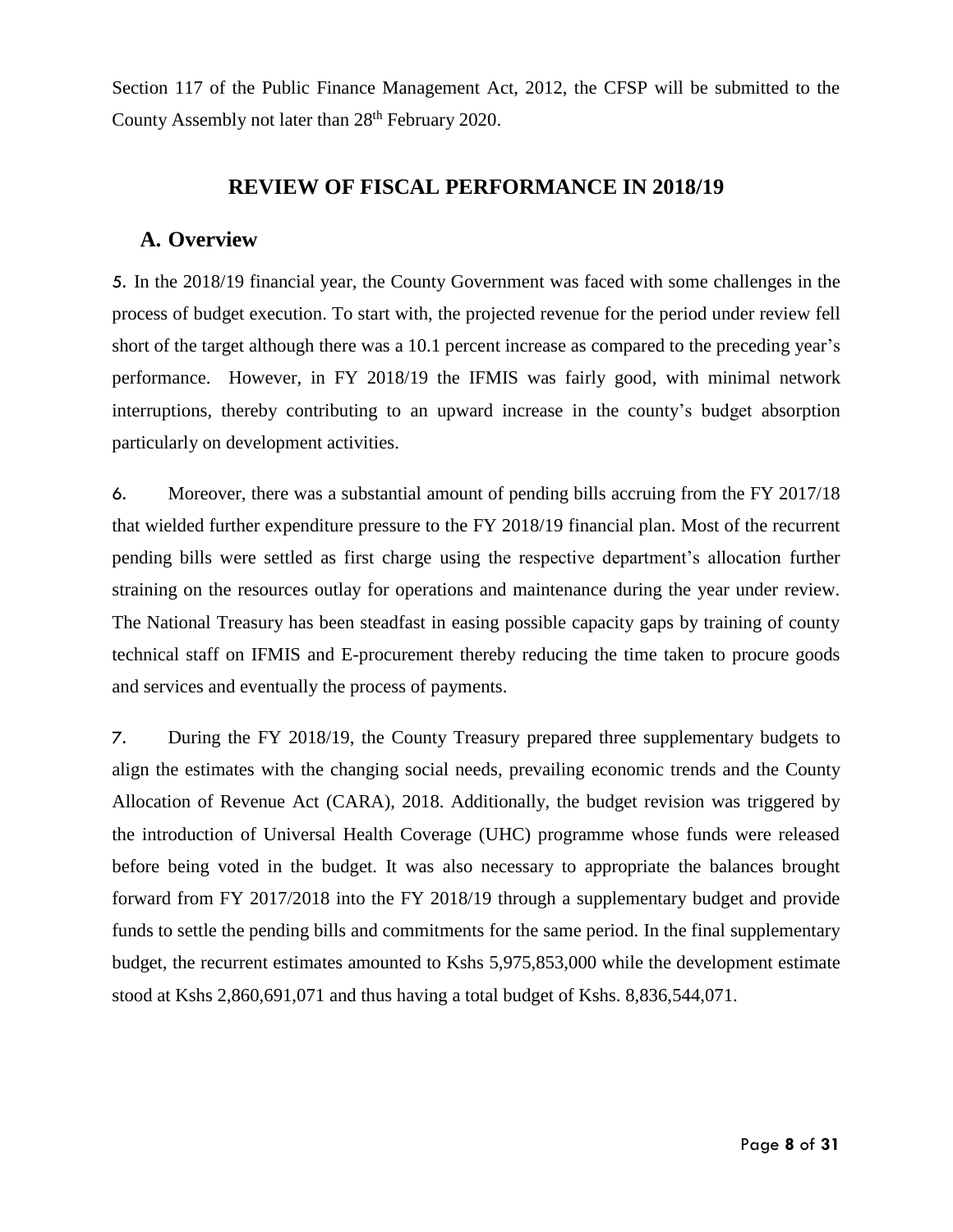### <span id="page-8-0"></span>**B. 2018/19 Fiscal Performance**

### <span id="page-8-1"></span>**Revenue Performance**

8. During the financial year 2018/19, cumulative revenues received by the County Government from the National Government releases and conditional grants amounted to Kshs. 6,370,900,419 while Kshs. 837,394,937 was received from the county own revenue sources. Out of the amount received as conditional grants, there was Kshs. 229,776,792 meant for level II grant for Kenya Devolution Support Programme which was not originally budgeted for **as** shown in Table 1 below.

| <b>Revenue Sources and Expenditure</b>                                | <b>Approved</b><br><b>Appropriation</b><br>(Kshs) | <b>Revised</b><br><b>Appropriation</b><br>(Kshs) | <b>Actual Performance</b><br>(Kshs) | <b>Deviation</b><br>(Kshs) | Percentage<br><b>Performance</b> |
|-----------------------------------------------------------------------|---------------------------------------------------|--------------------------------------------------|-------------------------------------|----------------------------|----------------------------------|
| Balance B/F                                                           | 748,570,336                                       | 1,387,510,339                                    | 1,387,510,339                       | $\Omega$                   | 100.00                           |
| <b>Equitable Share</b>                                                | 5,024,000,000                                     | 5,024,000,000                                    | 5,024,000,000                       | $\theta$                   | 100.00                           |
| Level V Hospitals                                                     | 407,861,272                                       | 407.861.272                                      | 407,861,272                         | $\Omega$                   | 100.00                           |
| Road Maintenance Fuel Levy Fund                                       | 132,277,544                                       | 132,277,544                                      | 165,996,793                         | (33,719,249)               | 125.49                           |
| <b>User Fees Forgone</b>                                              | 13,701,379                                        | 13,701,379                                       | 13,701,379                          | $\Omega$                   | 100.00                           |
| Development of Youth Polytechnics                                     | 28,795,000                                        | 28,795,000                                       | $\Omega$                            | 28,795,000                 | 0.00                             |
| DANIDA - Universal Health Care in<br>Devolved Units Programme (UHDSP) |                                                   | 16,605,000                                       | 16,605,000                          | $\Omega$                   | 100.00                           |
| Kenya Devolution Support Program<br>(KDSP) Level 1 (WB)               | 40,850,289                                        | 43,740,998                                       | $\overline{0}$                      | 43,740,998                 | 0.00                             |
| Kenya Devolution Support Program<br>(KDSP) Level 2 (WB)               |                                                   | $\Omega$                                         | 229,776,792                         | (229, 776, 792)            |                                  |
| World Bank Kenya Climate Smart<br>Agriculture - KCSAP                 |                                                   | 117,000,000                                      | 40,980,203                          | 76,019,797                 | 35.03                            |
| KUSP - Kenya Urban Support Project<br>Grant (UDG)                     | 276,000,000                                       | 277,839,100                                      | 277,839,100                         | $\theta$                   | 100.00                           |
| <b>THUSCP Allocation - transforming</b><br>Health Care System (WB)    |                                                   | 50,000,000                                       | 27,901,561                          | 22,098,439                 | 55.80                            |
| Universal Health Care Program (UHC)<br>$-GOK$                         | O                                                 | 319,788,780                                      | 159,894,390                         | 159,894,390                | 50.00                            |
| <b>Agricultural Sector Development</b><br><b>Support Programme</b>    |                                                   | 17,424,659                                       | 6,343,929                           | 11,080,730                 | 36.41                            |
| Local Revenue                                                         | 1,000,000,000                                     | 1,000,000,000                                    | 837,394,937                         | 162,605,063                | 83.74                            |
| <b>Total Revenue</b>                                                  | 7,672,055,820                                     | 8,836,544,071                                    | 8,595,805,695                       | 240,738,376                | 97.28                            |
| Salaries & Wages                                                      | 3,591,774,954                                     | 3,591,774,954                                    | 3,565,472,585.25                    | 26,302,368.75              | 99.27                            |
| O&M/ Others                                                           | 1,561,112,875                                     | 2,384,078,046                                    | 1,993,534,399.85                    | 390,543,646.15             | 83.62                            |
| Development                                                           | 2,516,167,991                                     | 2,860,691,071                                    | 1,905,746,532.30                    | 954,944,538.70             | 66.62                            |
| <b>Total Expenditure</b>                                              | 7,672,055,820                                     | 8,836,544,071                                    | 7,464,753,517.40                    | 1,371,790,553.60           | 84.48                            |

<span id="page-8-2"></span>**Table 1: Revenue Performance in Financial Year 2018/19**

### **Source: County Treasury, 2019**

9. By the end of June 2019, some of the projected revenues had been achieved with the exception of the local revenue, grant for Youth Polytechnics, Kenya Devolution Support Programme Level I Grant, Kenya Climate Smart Agricultural Project grant, World Bank Loan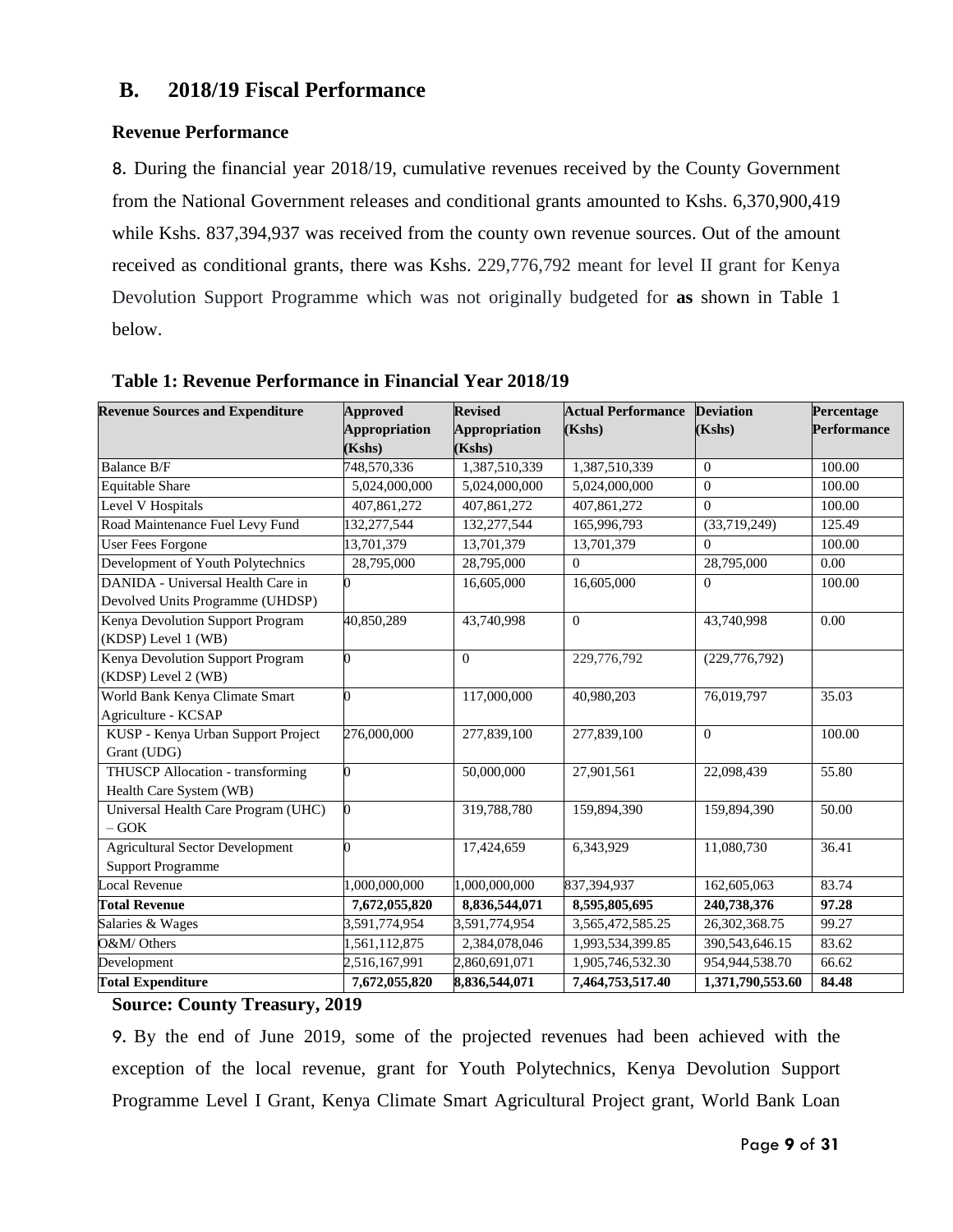for Transforming Health Systems for Universal Health Coverage (UHC) and Agricultural Sector Development Support Programme(ASDSP). At the beginning of the financial year 2018/19 the County had unspent cash balances accruing from the financial year 2017/18 amounting to Kshs. 1,387,510,339 which necessitated the development of the first supplementary budget to appropriate these balances.

10. During the financial year 2018/2019, the County received Kshs. 5,024,000,000 as equitable share of revenue from the National Government and Kshs. 407,861,272 as Conditional Grants for Nyeri Level V Hospital. Kshs. 13,701,379 as compensation for user fees foregone and Kshs. 165,996,793 from the Road Maintenance Fuel Levy Fund inclusive of Kshs 33,719,249 as balance brought forward from the FY 2017/18 but received in the FY 2018/19. The County also received Kshs. 16,605,000 as a grant from DANIDA, Kshs. 229,776,792 as Level 2 grant for KDSP, Kshs. 27,901,561 as World Bank Loan for transforming health systems for universal care project, Kshs. 277,839,100 for Kenya Urban Support Programme, Kshs. 40,980,203 for Kenya Climate Smart Agricultural Project, Kshs. 6,343,929 for Agricultural Sector Development Support Programme and Kshs 159,894,390 for Universal Health Coverage.

11. In the 2018/19 financial year the County Government collected a total of Kshs. 837,394,937 from local revenue sources against a target of Kshs. 1,000,000,000. Despite the County Government falling short of its local revenue target, there was a tremendous increase by 10.1 percent as compared to the previous achievement.

12. The upward trend is strongly attributed to automation of own source revenue streams, strong alternative dispute resolution mechanisms, a more vibrant enforcement unit, timely development and approval of the legislation necessary for seamless revenue collection and political good will especially from membership of the County Assembly of Nyeri. It is imperative to note that the county has achieved 94.11 percent automation of its revenue streams.

13. However, deliberate effort should be employed to bridge the gap in attainment of own revenue targets to avert possibilities of pending bills and incomplete development projects. The County will strive towards full automation of revenue collection covering all the streams to eliminate possibility of leakages. The enforcement and inspectorate units should be empowered to ensure all identified sources of revenue are covered and every individual pays what is due to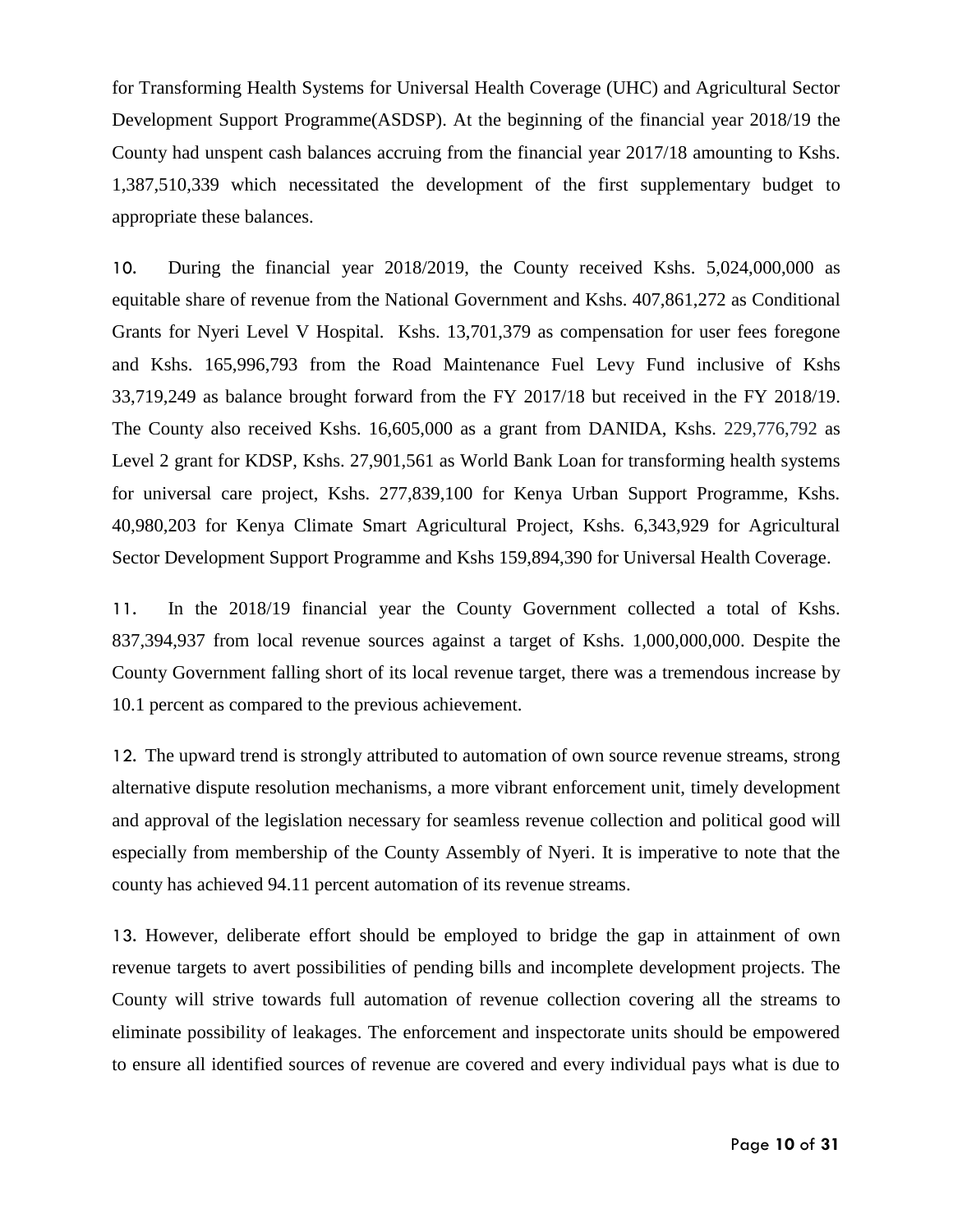the county government. Further, revenue collection personnel will be rotated to ensure that no one person is at a specific revenue collection point for a pro-longed period of time

| <b>Revenue Stream</b>                             | <b>Approved Annual</b>  | <b>Actual</b>           | <b>Deviation</b>         | Percentage         |
|---------------------------------------------------|-------------------------|-------------------------|--------------------------|--------------------|
|                                                   | Target (Kshs.)          | Performance in          |                          | <b>Performance</b> |
|                                                   |                         | 2018/2019               |                          | in 2018/19         |
|                                                   |                         |                         |                          | (%)                |
| Liquor License<br>Commission 3%                   | 52,154,900<br>2,000,000 | 46,188,654<br>2,890,598 | (5,966,246)<br>890,598   | 88.56<br>144.53    |
|                                                   | 1,155,400               |                         |                          |                    |
| <b>Agricultural Mechanization Station</b>         |                         | 1,207,900               | 52,500                   | 104.54             |
| Wambugu Agricultural Training Centre              | 7,900,000               | 6,557,579               | $\overline{(1,342,421)}$ | 83.01              |
| Veterinary Charges                                | 5,380,000               | 5,029,712               | (350, 288)               | 93.49              |
| <b>Slaughtering Fees</b>                          | 3,776,780               | 2,455,810               | (1,320,970)              | 65.02              |
| <b>Slaughter House Inspection Fees</b>            | 1,726,890               | 1,681,175               | (45, 715)                | 97.35              |
| Nyeri Slaughter House                             | 702,000                 | $\Omega$                | (702,000)                | 0.00               |
| Kiganjo Slaughter House                           | 120,720                 | 40,000                  | (80, 720)                | 33.13              |
| Sale of Fertilizer/lime                           | 2,204,890               | 2,229,100               | 24,210                   | 101.10             |
| <b>Coffee Cess</b>                                |                         | 1,782,590               | 1,782,590                | 100.00             |
| <b>Business Permits (e-SBP)</b>                   | 131,712,154             | 93,027,580              | (38, 684, 574)           | 70.63              |
| Ambulant Hawkers Licences (Other than BSS         | 452,000                 | 624,895                 | 172,895                  |                    |
| Permits)                                          |                         |                         |                          | 138.25             |
| Market Entrance/Stalls/Shop Rents                 | 51,803,210              | 34,168,978              | (17, 634, 232)           | 65.96              |
| Weights and Measures                              | 1,425,920               | 2,592,240               | 1,166,320                | 181.79             |
| Central Kenya show annual permit                  | 500,000                 | $\Omega$                | (500,000)                | 0.00               |
| Co-operative Audit                                | 2,000,000               | 1,745,400               | (254, 600)               | 87.27              |
| <b>Hospital Services</b>                          | 290,333,510             | 242,227,436             | (48, 106, 0740)          | 83.43              |
| Public Health                                     | 17,131,050              | 13,381,715              | (3,749,335)              | 78.11              |
| <b>Burial Fees</b>                                | 174,060                 | 25,300                  | (148,760)                | 14.54              |
| <b>Public Toilets</b>                             | 600,000                 | 528,130                 | (71, 870)                | 88.02              |
| Garbage Dumping Fee/waste disposal charges        | 1,051,960               | 962,645                 | (89,315)                 | 91.51              |
| <b>Refuse Collection Fee</b>                      | 40,331,880              | 39,849,696              | (482, 184)               | 98.80              |
| Miscellaneous Income                              | 1,242,820               | 1,689,713               | 446,893                  | 135.96             |
| Document Search Fee                               | 555,470                 | 196,250                 | (359, 220)               | 35.33              |
| <b>Tender Documents Sale</b>                      | 1,759,800               | 0                       | (1,759,800)              | 0.00               |
| Impounding Charges/Court Fines, penalties, and    | 2,037,060               | 2,844,052               | 806,992                  |                    |
| forfeitures                                       |                         |                         |                          | 139.62             |
| <b>Application Fee</b>                            | 20,735,690              | 19,224,121              | (1,511,569)              | 92.71              |
| <b>Business Subletting / Transfer Fee</b>         | 124,160                 | 47,500                  | (76,660)                 | 38.26              |
| <b>Parking Fees</b>                               | 67,207,372              | 30,794,681              | (36, 412, 691)           | 45.82              |
| <b>Enclosed Bus Park</b>                          | 75,788,760              | 69,085,405              | (6,703,355)              | 91.16              |
| Parking Clamping/Penalties/Offences fees          | 2,966,560               | 1,782,050               | (1, 184, 510)            | 60.07              |
| Cess (Quarry, Produce, Kaolin, e.t.c.)            | 35,783,528              | 43,358,635              | 7,575,107                | 121.17             |
| <b>Land Rates</b>                                 | 85,456,080              | 61,247,091              | (24, 208, 989)           | 71.67              |
| <b>Other Property Charges</b>                     | 698,970                 | 196,893                 | (502,077)                | 28.17              |
| Ground Rent - Current Year                        | 3,343,060               | 2,385,666               | (957, 394)               | 71.36              |
| Ground Rent - Other Years                         | 2,902,141               | 2,297,460               | (604, 681)               | 79.16              |
| Stand Premium/Commissioner of Lands               | 100,000                 | $\theta$                | (100,000)                | $0.00\,$           |
| Temporary Occupation License (TOL), New           | 2,249,510               | 680,000                 |                          |                    |
| Occupation, Space Rent, Retainers fees            |                         |                         | (1,569,510)              | 30.23              |
| Plot Transfer Fee                                 | 1,555,000               | 743,700                 | (811, 300)               | 47.83              |
| Housing Estates Monthly Rent                      | 18,582,300              | 27,900,599              | 9,318,299                | 150.15             |
| Housing Estates Monthly Rent (Kiawara, Majengo    | 1,234,800               | 209,044                 |                          |                    |
| & Kingongo Phase 3)                               |                         |                         | (1,025,756)              | 16.93              |
| Approvals (Extension of users, Pegging for Kiosk, | 1,565,800               | 5,801,580               | 4,235,780                | 370.52             |
| Subdivision, transfer, Amalgamation,<br>survey,   |                         |                         |                          |                    |
| Occupation Cert, boundary dispute e.t.c.)         |                         |                         |                          |                    |
| Sign Boards & Advertisement Fee                   | 25,498,425              | 23,817,535              | (1,680,890)              | 93.41              |
| Buildings Plan Approval Fee                       | 11,572,000              | 16,898,597              | 5,326,597                | 146.03             |

<span id="page-10-0"></span>**Table 2: Local Revenue Performance – FY 2018/19**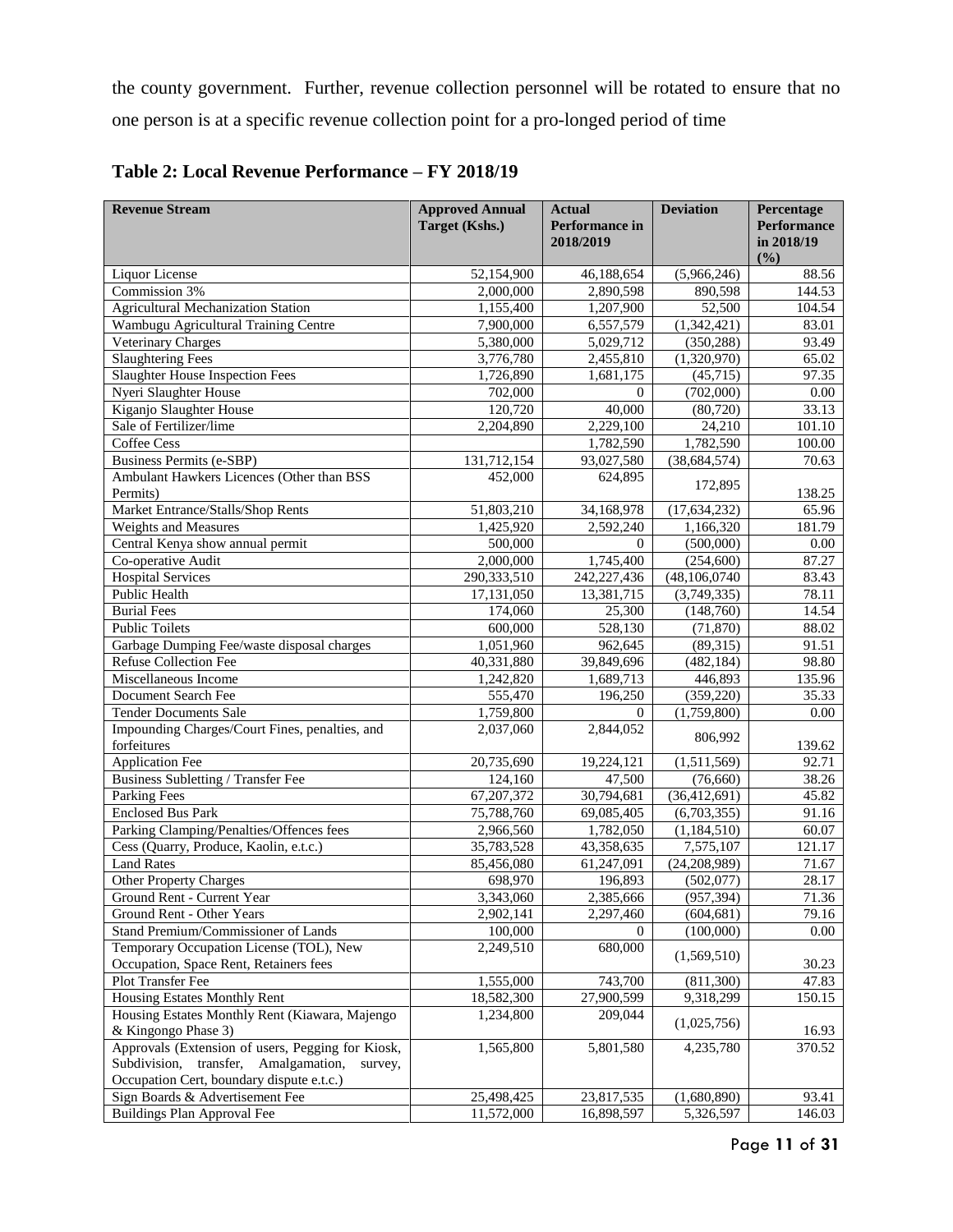| <b>Revenue Stream</b>                                                   | <b>Approved Annual</b><br>Target (Kshs.) | <b>Actual</b><br><b>Performance in</b><br>2018/2019 | <b>Deviation</b> | Percentage<br><b>Performance</b><br>in 2018/19 |
|-------------------------------------------------------------------------|------------------------------------------|-----------------------------------------------------|------------------|------------------------------------------------|
| <b>Buildings Inspection Fee</b>                                         | 3,818,570                                | 3,955,840                                           | 137,270          | (%)<br>103.59                                  |
| Right-of-Way / Way-Leave Fee (KPLN, Telkom,<br>e.t.c.                   | 1,765,800                                | 5,370,940                                           | 3,605,140        | 304.16                                         |
| Consent to Charge Fee/Property Certification Fee<br>(Use as Collateral) | 1,789,800                                | 1,304,200                                           | (485,600)        | 72.87                                          |
| Agency Fee (Fees from KHC, Insurance Firms,<br>e.t.c.)                  | 100,000                                  | 51,000                                              | (49,000)         | 51.00                                          |
| Sales of Council's Minutes / Bylaws                                     | 406,000                                  | 171,000                                             | (235,000)        | 42.12                                          |
| <b>Benevolent Fund</b>                                                  | 1,646,000                                | 380,500                                             | (1,265,500)      | 23.12                                          |
| Debts Cleareance Certificate Fee                                        | 3,457,200                                | 1,890,300                                           | (1,566,900)      | 54.68                                          |
| Social Hall Hire, IFAD Hall                                             | 235,000                                  | 90,500                                              | (144, 500)       | 38.51                                          |
| <b>Stadium Hire</b>                                                     | 3,500,000                                | 497,000                                             | (3,003,000)      | 14.20                                          |
| <b>Fire-Fighting Services</b>                                           | 4,877,000                                | 12,919,502                                          | 8,042,502        | 264.91                                         |
| Nursery Schools Fee (KRT)                                               | 315,000                                  | 41,350                                              | (273, 650)       | 13.13                                          |
| Nursery Schools Fee (Kingongo)                                          | 227,000                                  | 149,600                                             | (77, 400)        | 65.90                                          |
| Nursery Schools Fee (Nyakinyua)                                         | 208,000                                  | 175,500                                             | (32,500)         | 84.38                                          |
| Registration of School, Training/Learning Center<br>Fee                 | 58,000                                   | 0                                                   | (58,000)         | 0.00                                           |
| Sub-total<br>- - - -                                                    | 1,000,000,000                            | 837,394,937                                         | (162,605,063)    | 83.74                                          |

#### **Source: County Treasury, 2019**

14. A monthly review of the county government's local revenue collection indicates that the month of March 2019 registered the highest amount as shown in the figure below. This is due to the fact that Single Business Permits and land rates, which are among the major sources of local revenue have a deadline of the month of March before starting to attract penalties.

**Figure 1: Monthly revenue collections in FY 2018/2019**



**Source: County Treasury, 2019**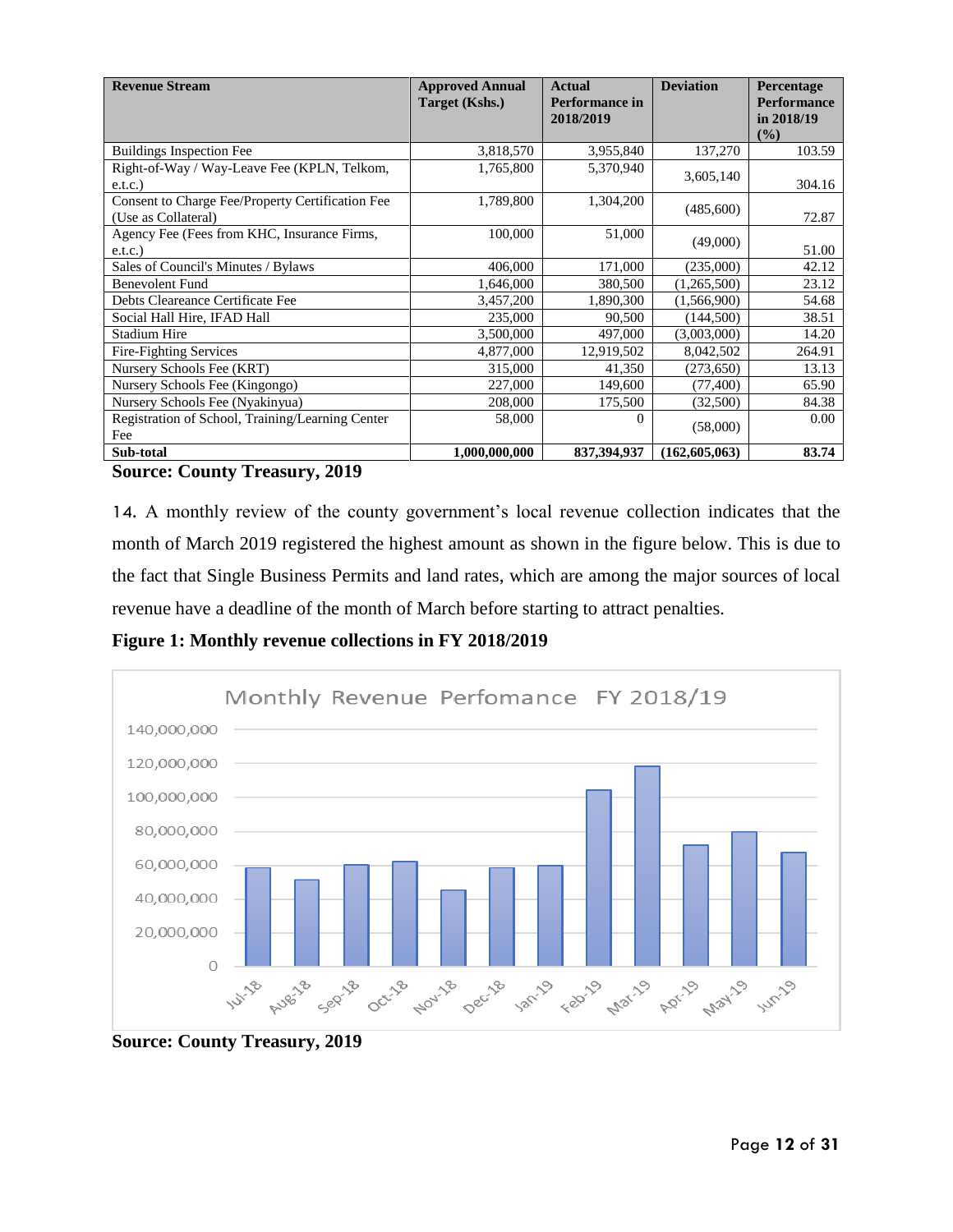### <span id="page-12-0"></span>**Expenditure Performance**

15. The Total expenditure in the 2018/19 financial year amounted to Kshs. 7,464,753.517.40 against a budget of Kshs. 8,836,544,071 representing an under spending of Kshs. 1,371,790,553.60 as shown in Table 3 below. This shortfall was attributed to delayed release of funds by the National Treasury and the introduction of end to end procurement process which was a new concept and the users were still in the learning process. There was also a shortage of Kshs. 162,605,063 from the projected local revenue targets contributing to the underperformance. Further, donor funds could not be absorbed due late release and the fact that the projects are multiyear but the funds were released in the first year – 2018/2019

|               | (Kshs)                              | (Kshs)                                          |                   | <b>Performance</b> |
|---------------|-------------------------------------|-------------------------------------------------|-------------------|--------------------|
| 3,591,774,954 |                                     | 3,565,472,585.25                                | 26,302,368.75     | 99.27              |
| 1,561,112,875 | 2,384,078,046                       | 1,993,534,399.85                                | 390.543.646.15    | 83.62              |
| 2,516,167,991 |                                     | 1,905,746,532.30                                | 954, 944, 538, 70 | 66.62              |
| 7,672,055,820 |                                     | 7,464,753,517.40                                | 1,371,790,553.60  | 84.48              |
|               | (Kshs)<br>$\mathbf{A}$ $\mathbf{A}$ | 3,591,774,954<br>2,860,691,071<br>8,836,544,071 |                   |                    |

<span id="page-12-1"></span>**Table 3: Expenditure Performance in FY 2018/19**

**Source: County Treasury, 2019**

16. In 2018/19 the County Government incurred recurrent expenditure totaling Kshs 5,559,006,985.10 against a proposed budget of Kshs 5,975,853,000 representing an underspending of Kshs 416,846,014.90. The County spent Kshs. 3,565,472,585.25 on personnel emoluments and Kshs. 1,993,534,399.85 on operations and maintenance.

17. On the other hand, the expenditure on development amounted to Kshs 1,905,746,523.30 compared to a revised estimate of Kshs 2,860,691,071, representing an under-spending of Kshs 954,944,538.70. The underspending can be attributed mainly to the introduction of end to end procurement method where the users took time to understand the new concept and hence delayed procurement of goods and services during the financial year, late disbursement of funds by the National Treasury and which was further compounded by release of donor funds for multiyear projects in one year.

### **Performance by Departments and Other County Units**

18. Analysis of the performance by departments and other county units indicates that the County Assembly had the highest percentage of recurrent expenditure at 99.27 percent while the Department of Transport, Public works, Infrastructure and Energy had the lowest at 84.47 percent as shown in Table 4 below.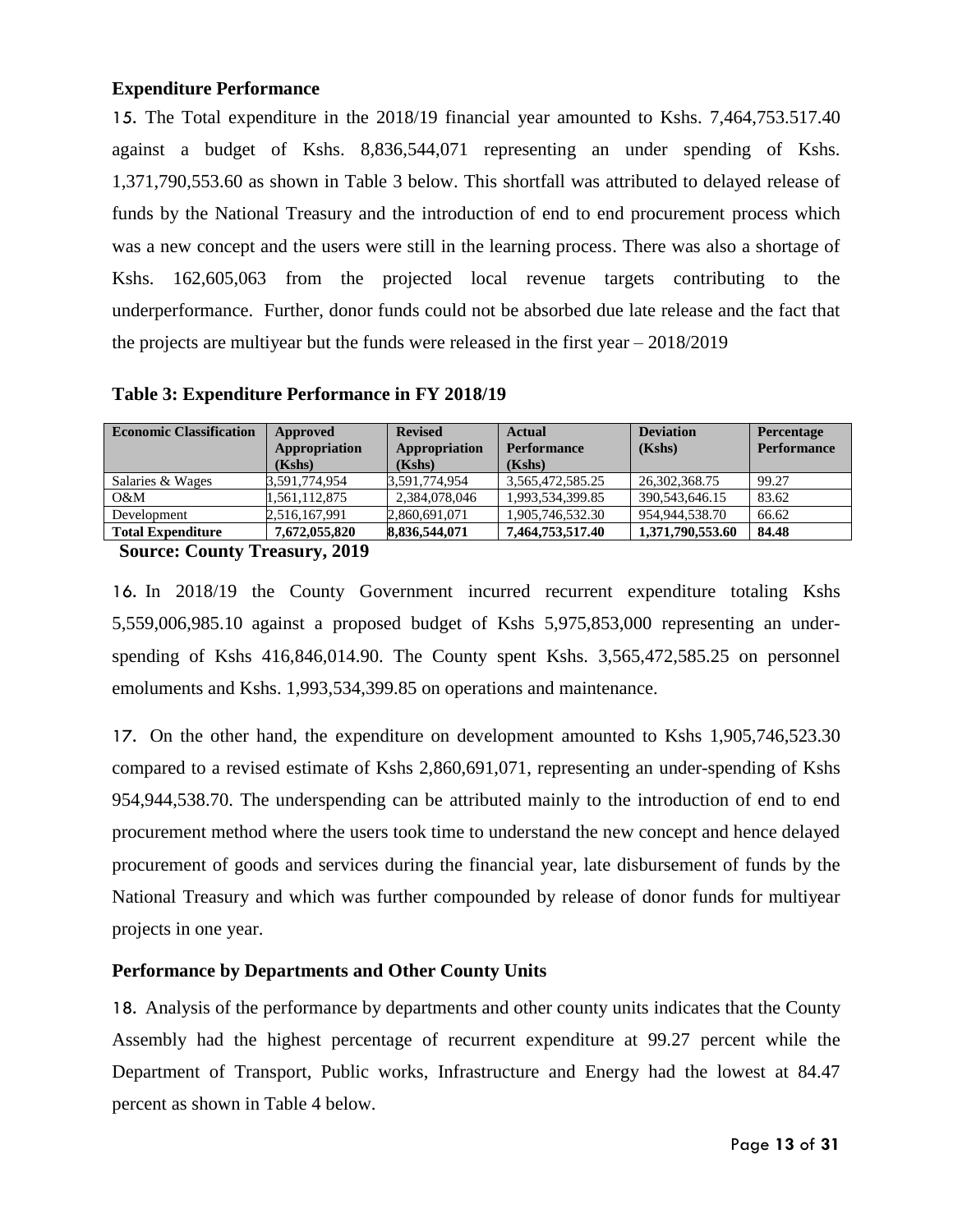| <b>Head/Department</b>                  | <b>Approved</b>  | <b>Revised</b> | <b>Actual</b>      | <b>Deviation</b> | Percentage |
|-----------------------------------------|------------------|----------------|--------------------|------------------|------------|
|                                         | Appropriatio     | Appropriatio   | <b>Performance</b> | (Kshs)           | performanc |
|                                         | $n$ (Kshs)       | $\mathbf n$    | (Kshs)             |                  | e          |
|                                         |                  | (Kshs)         |                    |                  |            |
| <b>County Assembly</b>                  | 582,406,942      | 659,451,249    | 654, 648, 159.85   | 4,803,089.15     | 99.27      |
| Office of the Governor & Deputy         | 126,877,487      | 166, 261, 242  | 148,760,650.70     | 17,500,591.30    | 89.47      |
| Governor                                |                  |                |                    |                  |            |
| Office of the County Secretary          | 220,479,318      | 234,579,318    | 224,378,369.40     | 10,200,948.60    | 95.65      |
| Finance and Economic Planning           | 471,622,792      | 557,992,792    | 488,691,094.20     | 69,301,697.80    | 87.58      |
| Lands, Physical Planning, Housing       | 52,609,464       | 52,609,464     | 49,804,558.10      | 2,804,905.90     | 94.67      |
| and Urbanization                        |                  |                |                    |                  |            |
| <b>Health Services</b>                  | 2,343,300,734    | 2,809,429,526  | 2,631,001,118.00   | 178,428,408.00   | 93.65      |
| Gender, Youth and Social Services       | 110,785,646      | 122,135,646    | 110,843,041.55     | 11,292,604.45    | 90.75      |
| <b>County Public Service Management</b> | 182.569.365      | 184,569,365    | 181,935,915.95     | 2.633.449.05     | 98.57      |
| Agriculture, Livestock and              | 324.538.275      | 372,337,949    | 333,574,745.25     | 38, 763, 203. 75 | 89.59      |
| Fisheries                               |                  |                |                    |                  |            |
| Trade, Culture, Tourism &               | 62,987,961       | 63,287,961     | 61,047,811.45      | 2,240,149.55     | 96.46      |
| Cooperative Development                 |                  |                |                    |                  |            |
| Education, Sports, Science and          | 341,072,573      | 413,563,471    | 381,888,934.05     | 31,674,536.95    | 92.34      |
| Technology                              |                  |                |                    |                  |            |
| Water, Sewerage and Sanitation          | 139,550,264      | 139,550,264    | 120, 145, 093. 15  | 19,405,170.85    | 86.09      |
| Services, Environment & Natural         |                  |                |                    |                  |            |
| resources                               |                  |                |                    |                  |            |
| <b>County Public Service Board</b>      | 38,146,814       | 41,224,314     | 39,790,581.00      | 1,433,733.00     | 96.52      |
| Transport, Public Works,                | 158,940,194      | 156,860,439    | 132,496,912.45     | 24, 363, 526. 55 | 84.47      |
| Infrastructure and Energy               |                  |                |                    |                  |            |
| <b>TOTAL</b>                            | 5, 155, 887, 829 | 5,973,853,000  | 5,559,006,985.10   | 414,846,014.90   | 93.06      |

### <span id="page-13-0"></span>**Table 4 : Performance of Recurrent Budget in FY 2018/19**

**Source: County Treasury, 2019**

19. An analysis of the development outlay indicates that the Department of County Public Service Management attained the highest absorption rate of development budget at 99.61 percent followed by Department of Finance and Economic Planning with 87.24 percent. The Office of the Governor and Deputy Governor being the lowest did not incur any expenditure closely followed by the Office of the County Secretary with 20.71 percent. Table 5 below shows the performance of the departments and units.

<span id="page-13-1"></span>**Table 5: Performance of the Development Budget in FY 2018/19**

| <b>Head/Department</b>                  | Approved      | <b>Revised</b> | Actual             | <b>Deviation</b> | Percentage |
|-----------------------------------------|---------------|----------------|--------------------|------------------|------------|
|                                         | Appropriation | Appropriation  | <b>Performance</b> | (Kshs)           | performanc |
|                                         | (Kshs)        | (Kshs)         | (Kshs)             |                  | e          |
| <b>County Assembly</b>                  | 50,000,000    | 5,000,000      | 1,718,013.00       | 3,281,987        | 34.36      |
| Office of the Governor & Deputy         | 102,000,000   | 40,000,000     | 0                  | 40,000,000       | 0.00       |
| Governor                                |               |                |                    |                  |            |
| Office of the County Secretary          | $\Omega$      | 8,387,292      | 1,737,399.30       | 6,649,893        | 20.71      |
| Finance and Economic Planning           | 376,000,000   | 311,193,346    | 271,492,184.35     | 39,701,162       | 87.24      |
| Lands, Physical Planning, Housing and   | 356,000,000   | 358,752,031    | 78,813,760.60      | 279.938.270      | 21.97      |
| Urbanization                            |               |                |                    |                  |            |
| <b>Health Services</b>                  | 210,000,000   | 244,550,200    | 118.984.828.45     | 125,565,372      | 48.65      |
| Gender, Youth and Social Services       | 9,000,000     | 21,477,939     | 9,821,008.60       | 11,656,930       | 45.73      |
| <b>County Public Service Management</b> | 12,000,000    | 5,000,000      | 4,980,600.00       | 19,400           | 99.61      |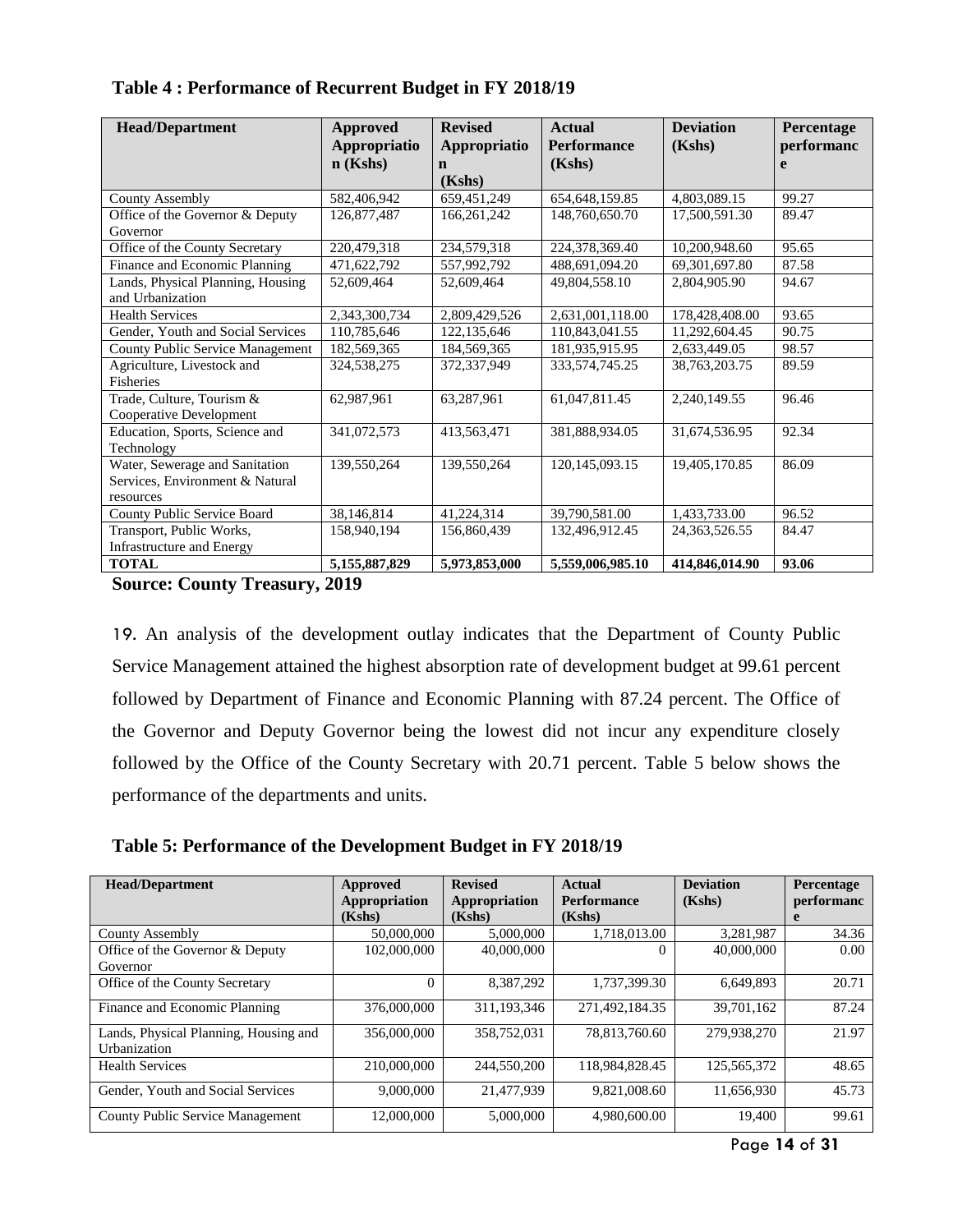| <b>Head/Department</b>                  | Approved      | <b>Revised</b> | Actual             | <b>Deviation</b> | Percentage |
|-----------------------------------------|---------------|----------------|--------------------|------------------|------------|
|                                         | Appropriation | Appropriation  | <b>Performance</b> | (Kshs)           | performanc |
|                                         | (Kshs)        | (Kshs)         | (Kshs)             |                  | e          |
| Agriculture, Livestock and Fisheries    | 109,074,458   | 216,088,428    | 109.121.366.00     | 106,967,062      | 50.50      |
| Trade, Culture, Tourism & Cooperative   | 92,000,000    | 119,372,969    | 84,034,562.20      | 35,338,407       | 70.40      |
| Development                             |               |                |                    |                  |            |
| Education, Sports, Science and          | 123,000,000   | 163.299.351    | 133,849,978.25     | 29.449.373       | 81.97      |
| Technology                              |               |                |                    |                  |            |
| Water, Sewerage and Sanitation          | 270,000,000   | 320,310,330    | 242,652,734.40     | 77.657.596       | 75.76      |
| Services, Environment & Natural         |               |                |                    |                  |            |
| resources                               |               |                |                    |                  |            |
| Transport, Public Works, Infrastructure | 807.093.533   | 1.047.259.185  | 848,540,097.15     | 198,719,088      | 81.02      |
| and Energy                              |               |                |                    |                  |            |
| <b>TOTAL</b>                            | 2,516,167,991 | 2,860,691,071  | 1,905,746,532.30   | 954,944,538.70   | 66.62      |

**Source: County Treasury, 2019**

### <span id="page-14-0"></span>**C. Fiscal performance of the FY 2018/2019 in relation to fiscal responsibility principles and financial objectives**

20. The fiscal performance in the FY 2018/19 impacted the financial objectives, detailed in the 2018 CFSP and the fiscal responsibility principles, in the following ways;

21. Revenue projections indicate a rising trend based on the CARA (2019) where the amount of revenue to be received as equitable share of national revenue disbursed to the County is Kshs 5,412,150,000, which is 7.17 percent higher than FY 2018/19 allocation of Kshs 5,024,000,000. Additionally, the contribution of local revenues has remained below 15 percent of the projected total county revenue in both FY 2018/2019 and 2019/2020. Actual contribution of local revenue to total county revenue in FY 2018/19 amounted to only 9.74%.

22. Furthermore, the amount of local revenues collected by the County Government has continued to increase over the two years due to the expansion in the county's revenue base, strengthening existing revenue streams and reduction in litigations by engaging all stakeholders in formulation of related legislation. There is also empowerment of the enforcement and inspectorate unit to net those who fail to pay on time.

23. The County Government acquired and installed an automated revenue management system and so far 94.1 percent the of revenue streams have been automated. This is expected to greatly improve the local revenue achievement as experienced in the actual performance of FY 2018/19. The resultant increase in own source revenue will create more funds for development and reduce overreliance on external revenue sources. However, there is a notable increased demand for more funds and this will be addressed through identification of new revenue streams, expanding and strengthening the already existing ones by enacting relevant legislation to facilitate the same.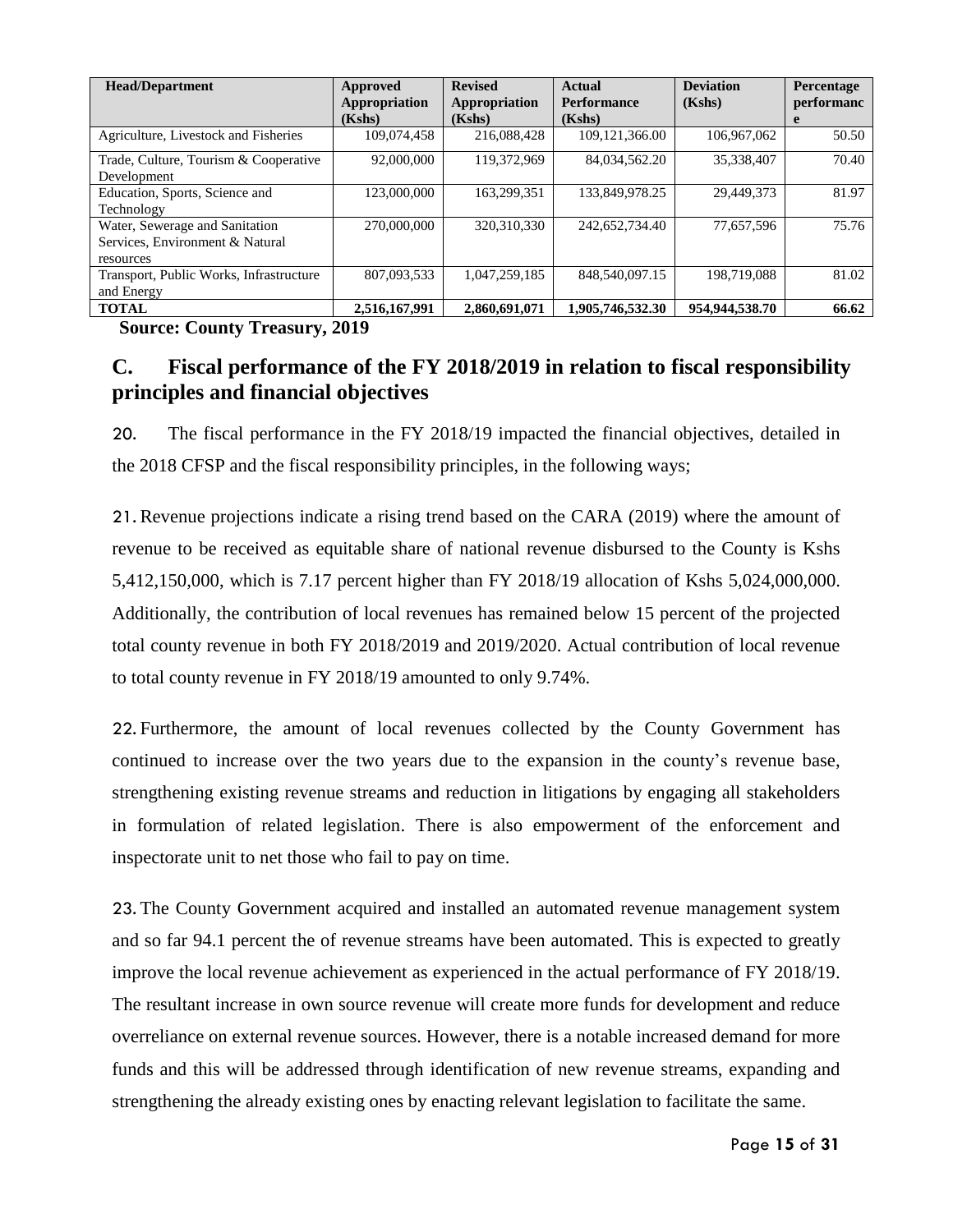24. For the FY 2019/2020 budget, adjustments will be introduced on fiscal aggregates as provided for under section 108 (2) of the PFM Act, 2012; CARA, 2019 and the unspent balances as at  $30<sup>th</sup>$  June, 2019. The pending bills for the FY 2018/2019 totaled Kshs 63,695,160.49. These will be partly be paid as first charge in respective departmental votes and the remaining amount will be provided for during supplementary budget from the amount brought forward from 2018/19 financial year.

25. Regulation 25(1) (b) of the PFM (County Governments) Regulations demands that a county should not spend more than 35 percent of its cumulative revenue on salaries and wages. Pressure has been increasing for counties to ensure adherence to this provision on wage bill ceiling despite the fact that the rise was triggered, mainly, by external factors. These includes the signing of CBA's nationally and the effects being imposed on counties to execute without additional resource provisions e.g. the CBA for nurses and doctors that really strained the county's resource basket.

26. The County's actual wage bill in FY 2018/19 stood at Kshs. 3,565,472,585.25 representing 40.35 percent of the total county budget. Furthermore, the recruitment of professional staff and the demand for promotions from deserving workers whenever they are due has also contributed significantly to the huge wage bill. By the end of FY 2018/19 the County Government expenditure on wages and salaries was 47.76% and the measures put to reduce are bearing fruits. The measure includes internal advertisements for any openings, rationalization of the public service and availability of development funds from development partners/donors.

27. The amount allocated for development expenditure in FY 2018/2019 was 32.37% of the total budget. This allocation was within the legal framework which requires county government to allocate at least 30% of their annual budget towards development expenditure over the medium term. By the end of this period only Kshs. 1,905,746,532.30 of the development budgets had been spent which translates to 25.52 percent of the total county expenditure. The shortfall in absorption can be attributed to the roll out of the end to end procurement process after the Presidents Executive Order No.2 of 2018. Delay and late release of funds by the National Treasury also contributed to projects being completed and not being paid for.

28. During the FY 2018/2019 the County Government did not incur any debt through borrowing. The county also experienced a significant drop in pending bills from the Kshs. 360,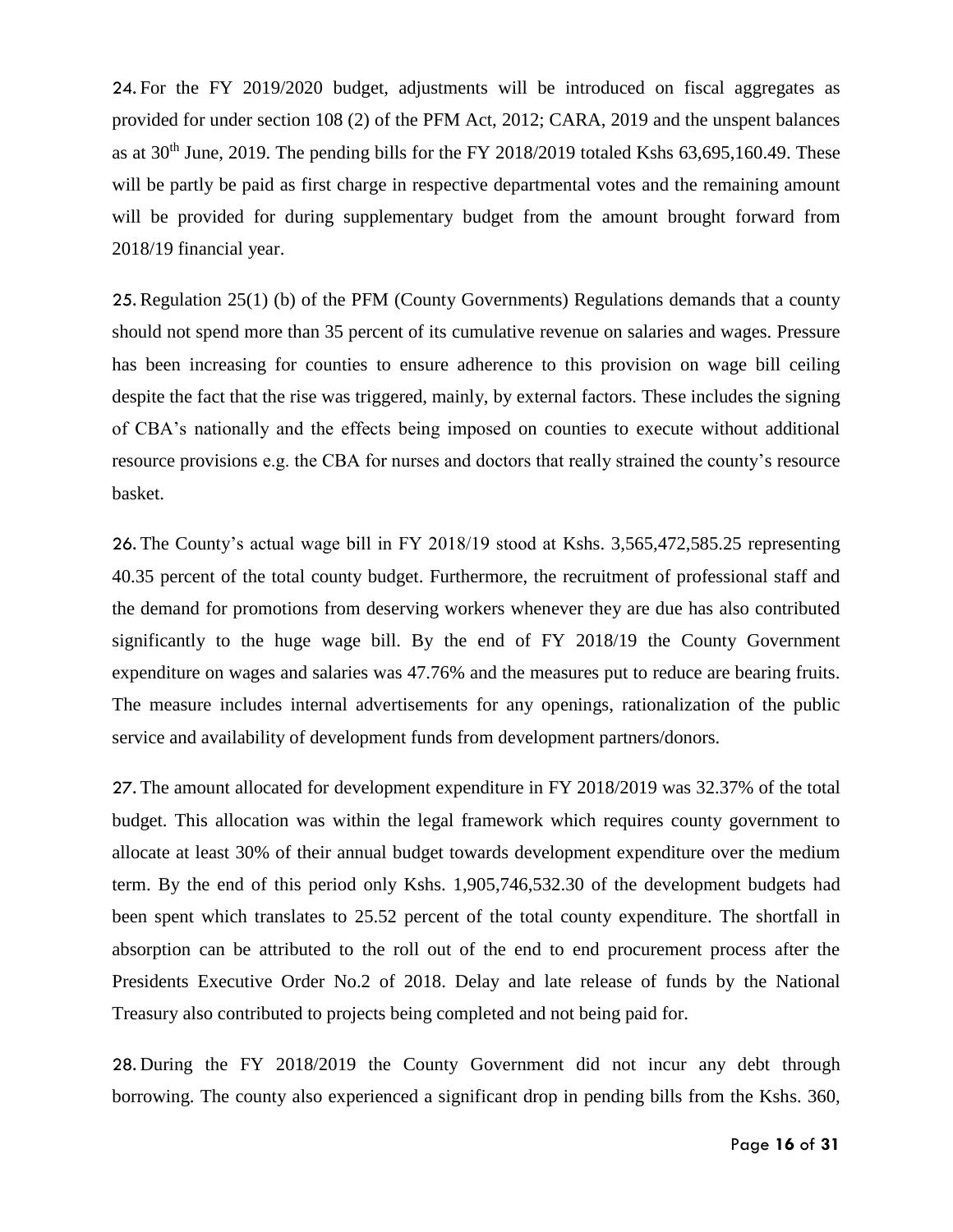493,767.60 in 2017/18 to Kshs 63,695,160.49 in FY 2018/19 which will be cleared in the current financial year. This will also enable the county government to concentrate its effort towards execution of the programmes earmarked for the FY 2019/20. The cash balances carried forward to FY 2019/2020 amounts to Kshs. 665,179,743.98.

29. In line with the provisions of the PFM Act, 2012, a finance bill was prepared through a participatory, consultative and all-encompassing approach, and later submitted to the County Assembly for consideration and approval. Public participation in the process guarantees that the beneficiaries and stakeholders understands the charges thus minimizing the chances of resistance from the rates and fees payers.

30. Nevertheless, litigations have been encountered in the past thus hampering mobilization of local resources. However, amicable and out of court agreements and approaches in solving emerging disputes has continued to be encouraged to minimize and where possible eliminate any loss of revenue occasioned by these delays.

31. Over the medium term, the County Government through the CIDP 2018-2022 has prioritized the following development strategies:

- Improve productivity in agriculture and overall food and nutrition security.
- Promote shared economic growth and job creation.
- Enhance good governance and active citizenry.
- Enhance basic infrastructure for effective service delivery.
- Promote sustainable use of natural resources.
- Improve financial sustainability and resilience.
- Provide accessible and quality health care services.
- Scale up institutional development, transformation and innovation.

### **III. RECENT ECONOMIC DEVELOPMENTS AND OUTLOOK**

32. The development objectives of the County Government in the medium term are significantly dependent on the various fiscal and monetary developments occurring at the national level. These objectives are clearly explained in Kenya's Vision 2030, Medium Term Plan III and the Big Four Agenda. The County Integrated Development Plan (CIDP) 2018-2022 was prepared in line with the national development agenda. The identified projects and programmes in the CIDP are normally actualized through the Annual Development Plans and the County Fiscal Strategy Papers.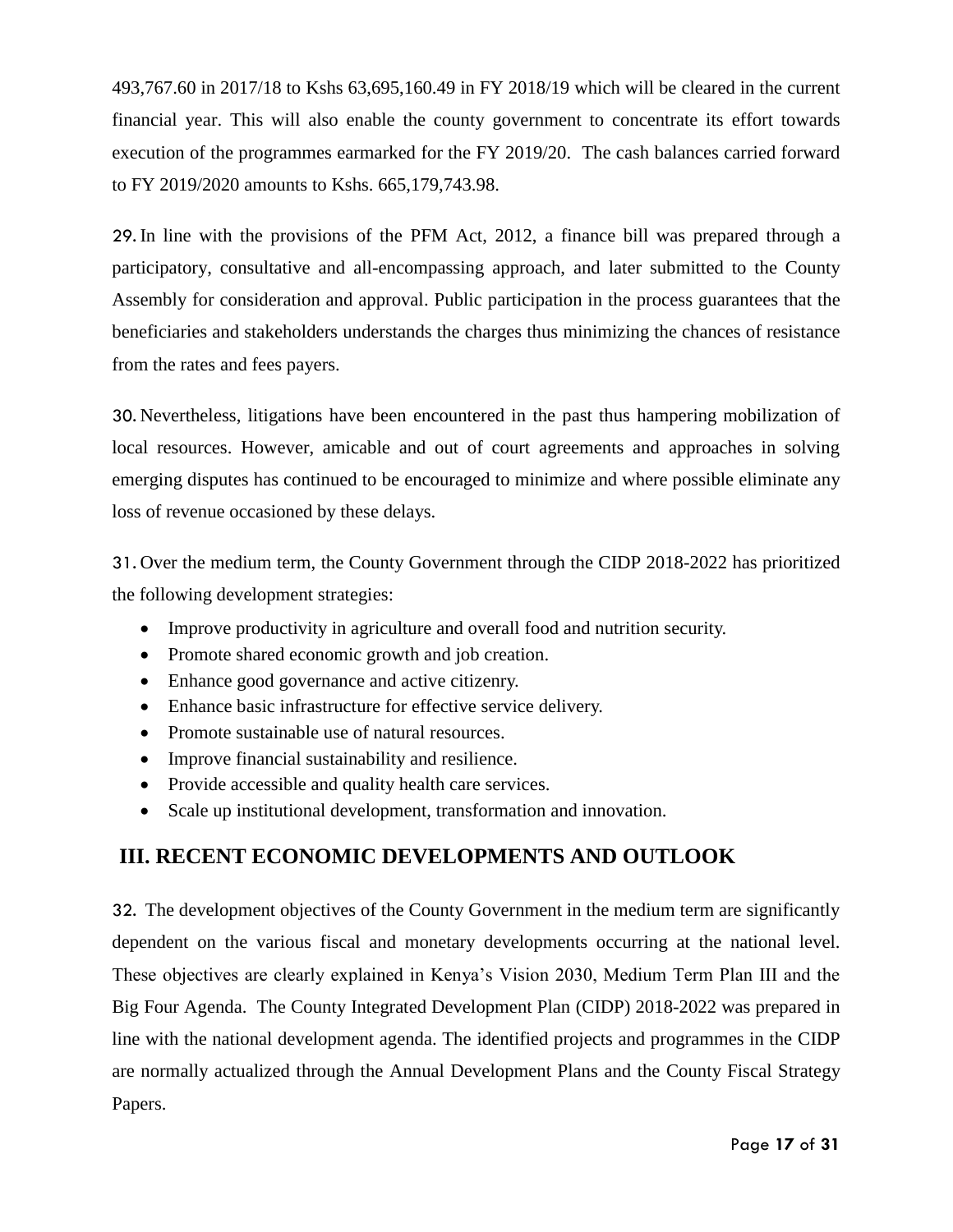33. Agriculture is the backbone of the county's economy with tea, coffee, milk and horticulture as the key products. Investment in agricultural related activities has a great multiplier effect on almost every household. It is also important to note that any change in the national economic and financial trends have a huge impact on the County government's expenditure trends in the long run. Economic instabilities will lead to adverse national expenditure trends thereby negatively affecting the county government's development agenda. Examples of economic changes that are likely to destabilize the economy at both the national and county levels include but not limited to inflation and exchange rates fluctuations and international intrigues such as Middle East crisis and Brexit.

34. As demonstrated above, it is important to appreciate that the county's economic growth is largely dependent on the country's economy and how the nation plans to deal with economic destabilizers. Unfortunately, incidences of such internal and external shocks are ultimately borne by the hard-working coffee, tea and horticultural farmers at the county level.

35. The county focus will continue being directed towards more investment in irrigation projects and sustainable agriculture, focusing on improving and reclaiming lands within the county through land fertility improvement measures in an effort to increase the county's marginal agricultural productivity and output. Some of the actions that the County Government has adopted to improve productivity includes provision of certified seeds, lime and manure to farmers so as to reclaim the value of county soils and increase productivity in the long-run.

36. Training of farmers on modern farming techniques continues through demonstrations, farmer field schools and exhibitions in an effort to reduce overreliance on rain fed agriculture. These measures will ensure that the county is adequately protected from adverse weather conditions such as drought that could negatively affect production and thus food security.

#### <span id="page-17-0"></span>**A. Recent National Economic Developments**

37. The economy remains resilient and recorded a fairly stable growth of 5.6 percent in the first quarter of 2019 compared to a growth of 6.5 percent in the corresponding quarter of 2018. The growth was mostly supported by growth in the service sector namely wholesale and retail trade, transportation, accommodation and food services, financial and insurance activities.

Page **18** of **31** 38. The contribution of agricultural sector to the overall GDP growth was at 1.4 percentage points in the first quarter of 2019, a drop from 2.0 percentage points in the same quarter of 2018.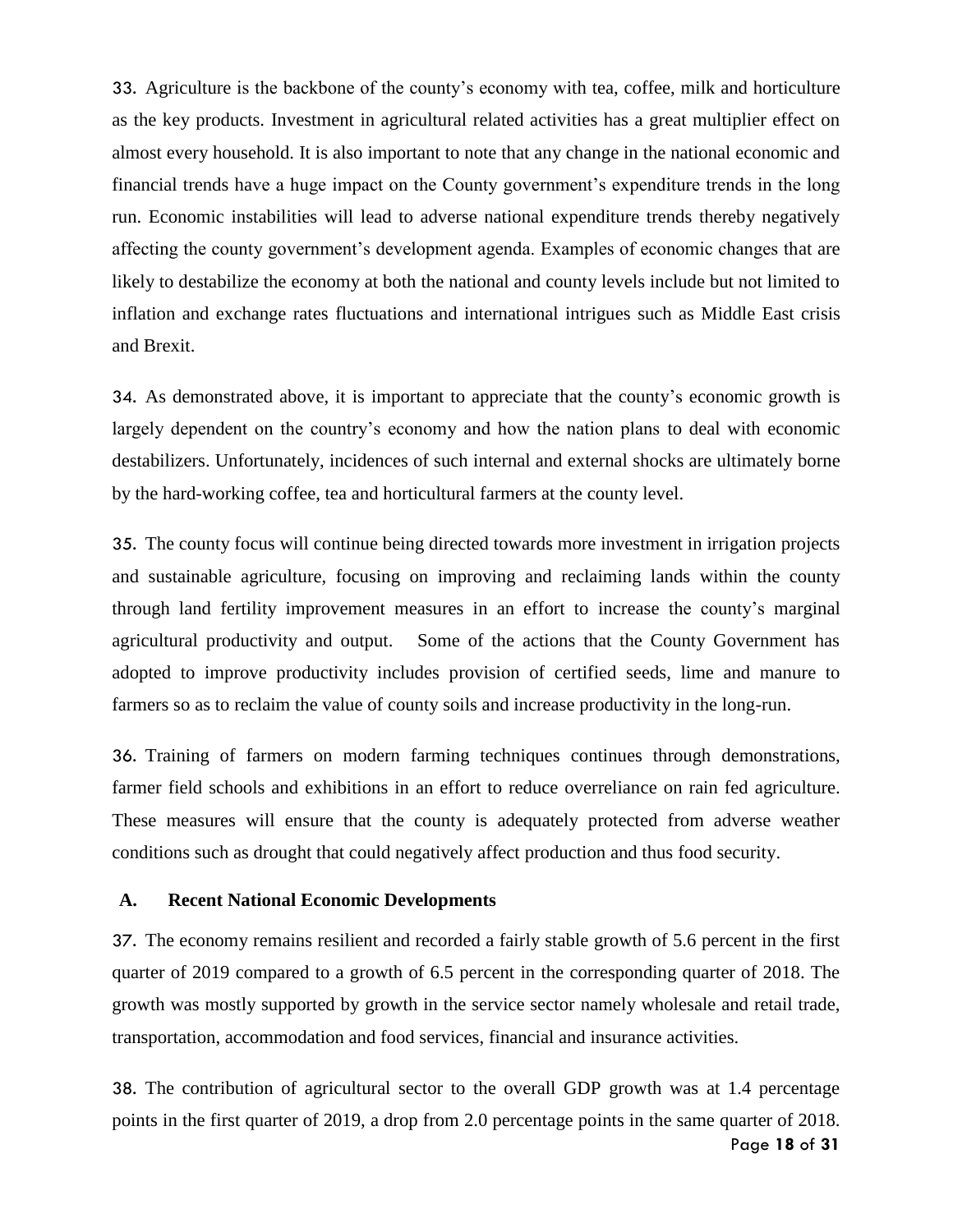The non-agricultural sector (service and industry) remained resilient and grew by 5.7 percent in the first quarter of 2019, down from 6.3 percent in the same quarter of 2018. The service and industry sector contributed 3.6 percentage points to real GDP growth in the first quarter of 2019.

39. Year-on-year overall inflation remained within the government target range at 5.0 percent in August 2019 up from 4.0 percent in August 2018. This increase reflected higher prices of key food items such as carrots, potatoes, sifted maize flour, cabbages, and fresh packed milk, due to delayed long rain. Electricity cost, kerosene price and house rent also increased during the same period

40. The Kenya Shilling has been relatively stable supported by continued narrowing of the current account deficit and adequate reserve buffer. The depreciation of shilling is attributed to increased demand for import and excess liquidity in the money market.

41. Short-term interest rates have remained fairly low and stable. The interbank rate remained low at 3.6 percent in August 2019 from 6.52 percent in August 2018 due to ample liquidity in the money market. The 91-day Treasury bill rate declined to 6.4 percent in August 2019 compared to 7.6 percent over the same period in August 2018.

42. Broad money supply, M3, slightly slowed down to a growth of 9.2 percent in the year to June 2019 compared to a growth of 10.4 percent in the year to June 2018. Growth in M3 was supported by an improvement in the growth of the rate of demand deposits despite a decline in the foreign currency deposits, time and savings deposits and currency outside banks.

43. The overall balance of payments position recorded a deficit of US\$ 524.6 million (0.5 percent of GDP) in the year to June 2019 from a deficit of US\$483.4 million (0.9 percent of GDP) in the year to June 2018. This increase in deficit was occasioned by a deterioration in the financial account that more than offset the improvements in the current and capital account.

### <span id="page-18-0"></span>**B. County Recent Economic Developments**

44. Agriculture being the backbone of the county's economy remains a key factor in the realization of the national big four agenda on food security. The county has therefore continued to make immense investments towards promotion of agriculture for subsistence and commercial use to enhance sustainable food and nutritional security thereby boosting the financial well-being of Nyeri residents and overall economic growth and development.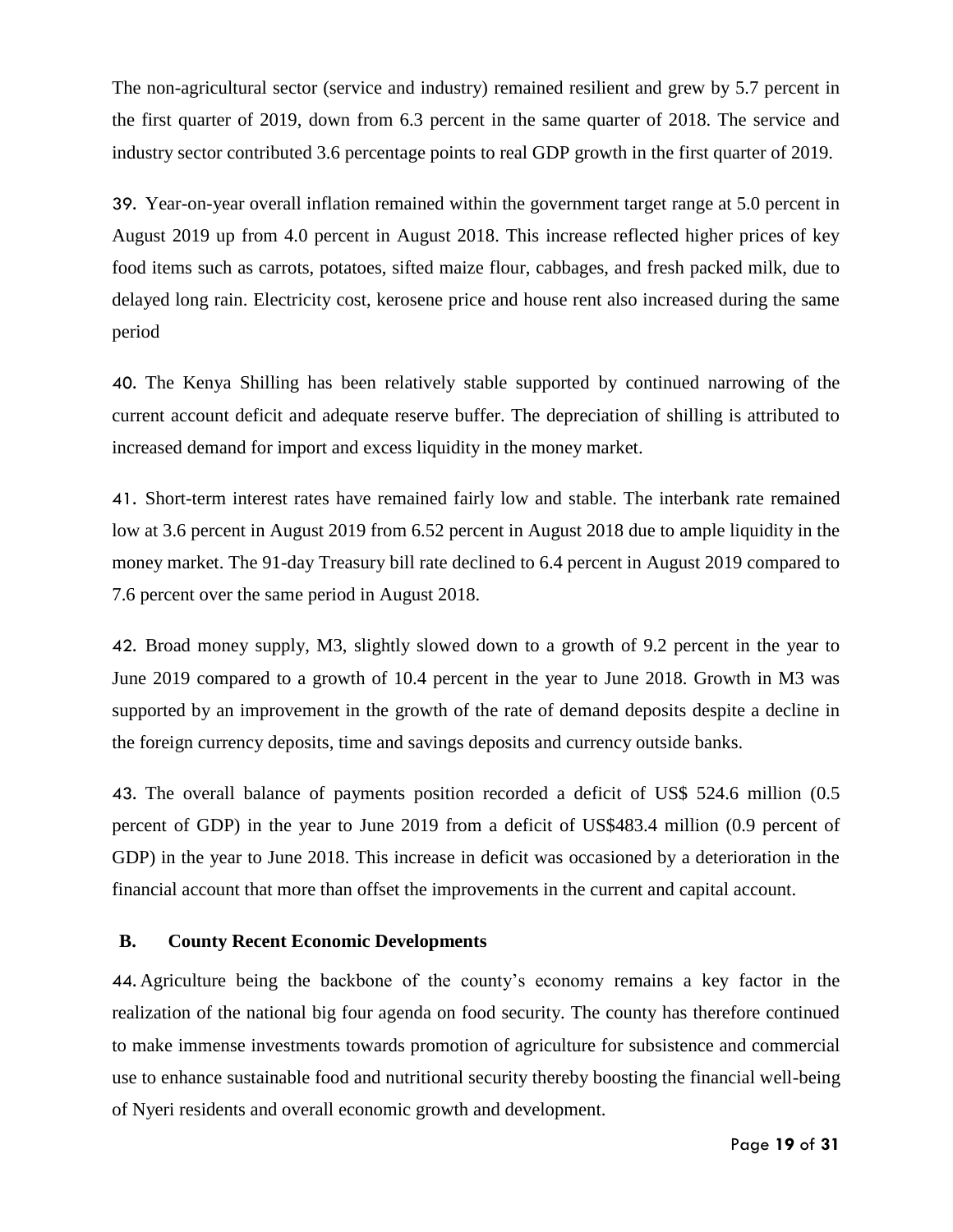45. The county has been able to achieve the following: provision of avocado, mangoes and macadamia seedlings to 29,495 farmers to increase tree cover and household incomes in the near future; purchase of three soil scanners to improve soil health; provision of certified potato and been seeds to 9,744 farmers in order to improve food security; Establishment of Wambugu fruit tree nursery to act as a source of clean, disease free seedlings for farmers.

46. The county has considered promoting diversification of agricultural activities through advancement of alternative sources of food and supporting fish production, processing and consumption to supplement the indigenous and traditionally accepted sources of nourishment. Towards this, the county restocked 5 community dams and initiated cage fish farming by providing 35 cages.

47. In order to improve on poultry farming, the county procured improved poultry breeds which were distributed to 1,271 farmers (in farmers' groups) targeting women, youths and people living with disabilities. Dairy production has also been facilitated through distribution of 12 milk coolers to mitigate against milk losses. Further, AI equipment and liquid nitrogen containers have been procured to strengthen service delivery across the county. This has enabled provision of AI services to 15,518 animals within the financial year 2018/2019.

48. In order to improve access to the rural areas and make agricultural products accessible to the market, the County Government has continually improved various access and feeder roads through a programme christened the '8Km per ward' programme and '10Km affirmative action for Kieni'. In the FY 2018/19 the county graded and graveled about 297.435Km of road surface. The target is to improve all the county roads into all-weather standards. There was also construction of three bridges to connect ridges and other areas that had been previously rendered unreachable. This has been enhanced through purchase of more machinery; five dump truck tippers, one fuel tanker and a motor grader.

49. During the financial year 2018/2019, the County Government has renovated 8 ECDEs, 11 toilet blocks in various ECDEs, and constructed 17 new ECDE classrooms. In our efforts to promote sporting activities for the youth, the County Government has constructed a boundary wall in 4 stadiums, 1 ablution block in Naromoru stadium and fenced 3 stadiums in Mukurweini, Othaya and Tetu.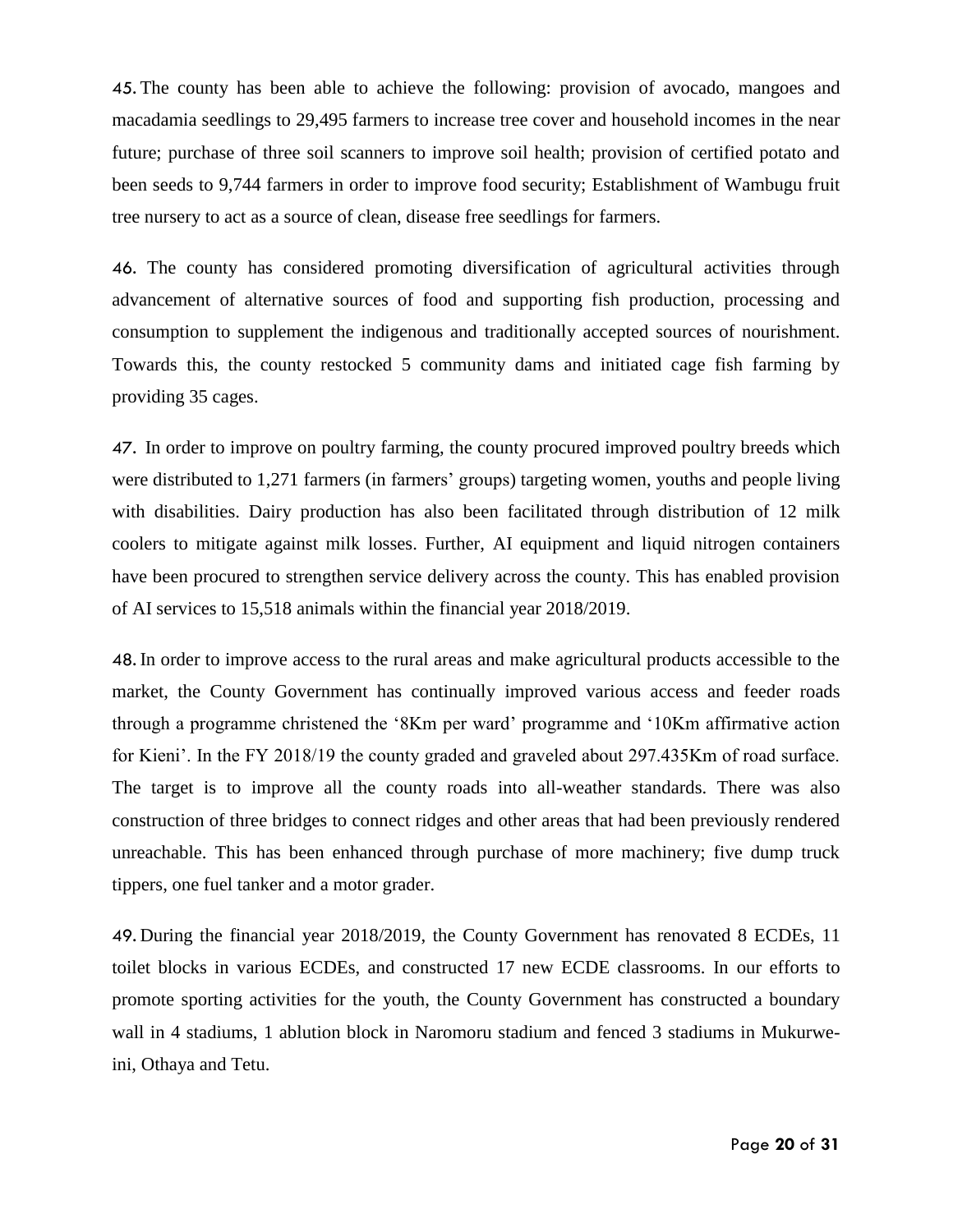50. The County Government had a total of Kshs 100,000,000 available for distribution as bursaries within the FY 2018/2019. A total of 13,999 students benefited from Kshs 83,220,000 disbursed within the period. Another Kshs 5 million and Kshs 4,601,711 was set aside for endowment fund and special award to extremely vulnerable cases as shown below:

| Category                   | No. of students | <b>Kshs</b> |
|----------------------------|-----------------|-------------|
| Secondary                  | 10,279          | 62,759,000  |
| University                 | 1,460           | 8,576,000   |
| College                    | 1,005           | 6,239,000   |
| Polytechnic                | 796             | 4,021,000   |
| Special                    | 263             | 1,625,000   |
| <b>Administrative cost</b> |                 | 3,000,000   |
| <b>Endowment Fund</b>      |                 | 5,000,000   |
| Most venerable cases       | 196             | 4,601,711   |
| <b>Total</b>               | 13,999          | 95,821,711  |

<span id="page-20-0"></span>**Table 6: Summary of Bursary Allocations for the Financial Year 2018/19** 

51. In financial year 2018/2019 the County Government was able to improve through renovation and rehabilitation of 31 markets with a completion of twenty 20 by the end of the FY 2018/19 while work was on going in the remaining eleven (11) markets. The County also continues to enforce fair trade practice and consumer protection as required by section 46 of the Kenya constitution. During the year, the weights and measures unit verified 11,897 weights and measures equipment and issued 2,800 certificates of Verification for the equipment. Revenue of Kshs 2,244,640 against a target of Kshs 1,650,000 was raised. At least 172 trading centers had been visited and 3,611 trading premises inspected for compliance with fair trade laws.

52. Through the county programme of Bima-Afya, in collaboration with NHIF, a total of 3,666 vulnerable members of our society have benefited. The beneficiaries include; Elderly venerable with over 70 years of age, extremely poor persons, Persons living with disabilities – Adult, Persons living with disability – Children and Orphaned children below the age of 18 years. Through the programme the beneficiaries are able to meet basic medical needs provided in our public health facilities. There is need for concerted effort to encourage Nyeri residents to acquire medical insurance covers either as a group or as individuals.

53. The County spent Kshs 2 million on purchase of sanitary towels for standard eight girls in primary schools across the County. This initiative is aimed at improving retention of girls in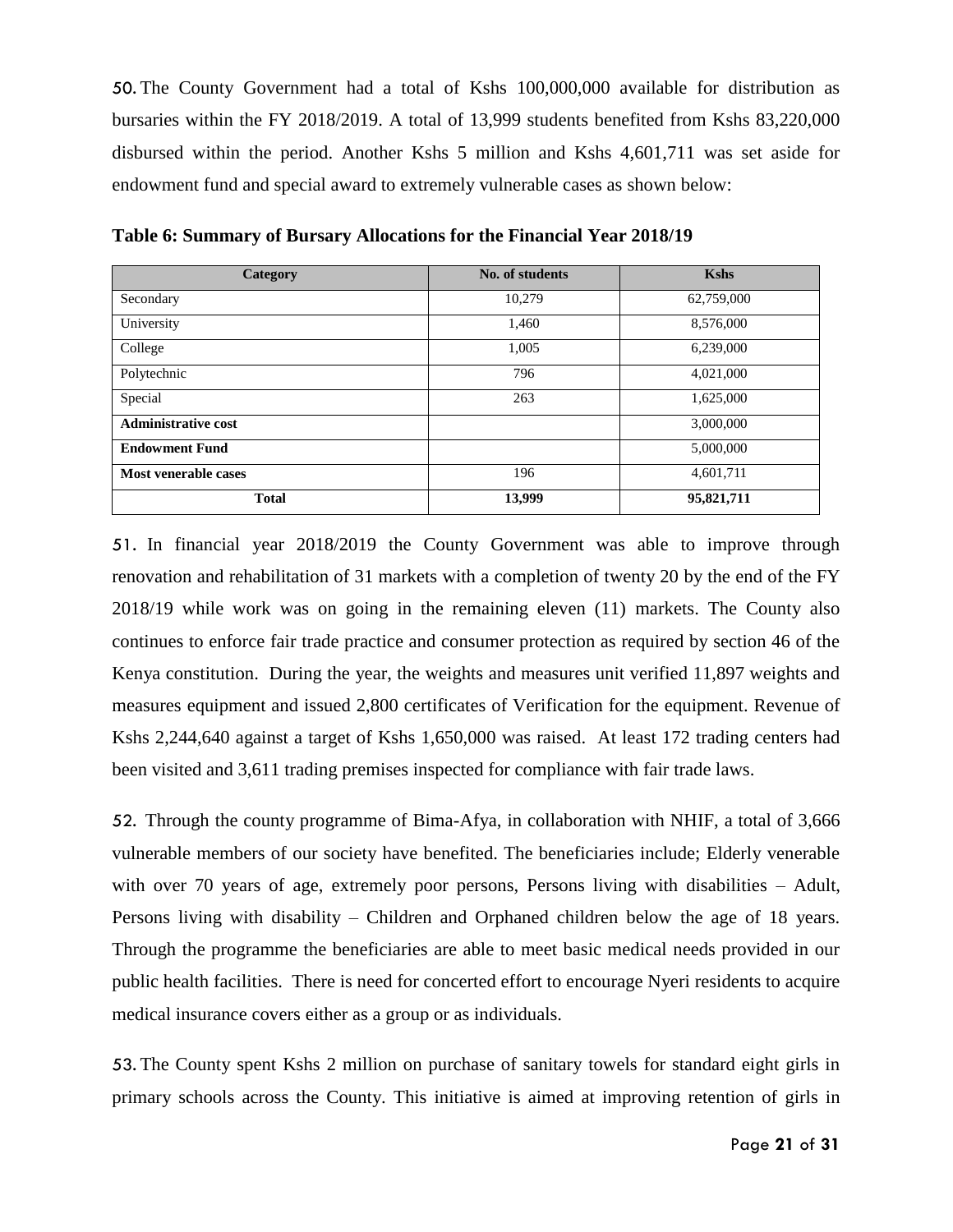schools and resultantly improving academic performance. A total of 12,201 girls benefitted from this program in FY 2018/2019 from a total of 60,006 packets of sanitary pads distributed.

54. The County has been responsive to disaster preparedness and mitigation for the several susceptible hazards that may occur which include fire outbreaks, landslides, floods, drowning cases and emergencies arising from accidents. In the financial year 2018/2019, Two (2) fire stations were renovated i.e. Othaya and Kieni West. The County also purchased two (2) new and modern fire engines.

55. Cases of Alcohol, Drug and Substance Abuse continue to affect our society due to increased cases of addiction and domestic violence. The County has continued to provide rehabilitation and treatment services at Karia Rehabilitation Centre. To enhance the services, the government entered into a partnership with the National Authority for the Campaign Against Drug Abuse (NACADA) for the establishment of a second rehabilitation and treatment centre with a capacity of 100 clients at Ihururu in Tetu Sub County.

56. Survey and mapping of land is critical in facilitation of development. During the financial year 2018/2019, survey and mapping of nine (9) colonial villages was done by GoK through a programme called KISIP while the County did 15 villages. The county government also embarked on improving the Nyeri CBD through decongestion and development of a bus terminus outside the town through a project supported by the World Bank, the Kenya Urban Support Program (KUSP).

57. To conserve the environment and address issues of public health, the county is committed to effectively manage its liquid and solid waste. During the financial year 2018/2019, the County acquired one skip loader, 15 skips, 1 bulldozer along with the construction 15 refuse chambers. The County also undertook a greening program that entailed planting of assorted indigenous trees and bamboo, and fruit trees across the county with the support of water resource users' associations and schools. A total of 3,886 fruit trees were planted in county schools and an additional 32,578 assorted trees were planted in the forests across the county.

58. A healthy citizenry is a critical contributor to the county's economic development agenda. In the financial year 2018/19, the county undertook renovation works at the Nyeri County Referral Hospital Outpatient block, Mother and Child Health Care (MCH) unit casualty, Laboratory, Pharmacy unit, Gender Based Violence Block and the mortuary. Further the County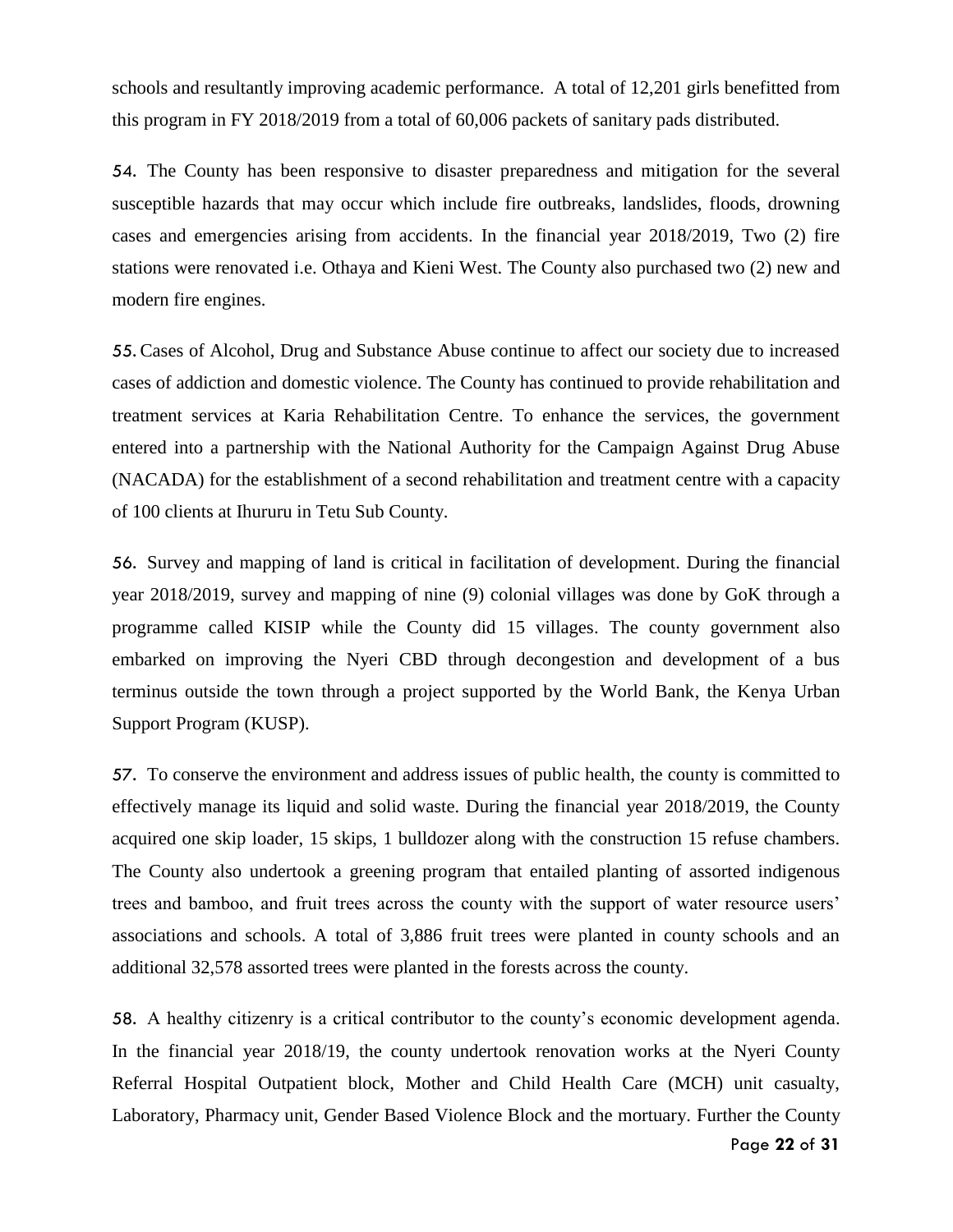constructed a drugs store and new-born unit at Karatina Sub-County Hospital, and an Outpatient block at Mt Kenya Hospital.

59. Further, an outpatient section, a new-born unit, a labor ward and a theatre recovery room were also renovated at Mukurwe-ini Sub-County Hospital. Due to the county's high burden of Non-Communicable Diseases, it was identified as one of the four pilot Counties under Universal Health Coverage (UHC) programme, which is one of the "Big Four Agenda" of the National Government. Through UHC, about 85% of Nyeri residents are expected to access health services without out-of-pocket expenditure.

### <span id="page-22-0"></span>**C. Economic Outlook**

### <span id="page-22-1"></span>**Growth prospects**

60. The outbreak and spread of the Covid-19 Pandemic and the subsequent containment measures have shocked global economies. As a result, the global economy is projected to diminish by 4.9 percent in 2020 from a growth of 2.9 percent in 2019. This economic outlook is worse than the growth reported during the 2008 - 2009 global financial crisis. On a positive note, world economic growth is projected to recover to 5.4 percent in 2021 mainly supported by a gradual strengthening in consumption and investment is also expected to firm up.

61. On the domestic growth, before the outbreak of Covid-19 pandemic, Kenya's economy was strong and resilient despite the challenging global environment. The economy expanded by 4.9 percent in the first quarter of 2020 supported by the agricultural sector on account of favorable weather conditions.

62. Leading economic indicators for the second quarter shows a continued strong performance in agriculture, mainly due to favorable weather conditions and lifting of restrictions in the key export markets. However, the negative effects of covid-19 on the economy are projected to offset the gains in the agricultural sector leading to an overall projected growth, in calendar years, of 2.6 percent in 2020. On a positive note, economic growth is projected to recover to 5.3 percent in 2021 and 5.9 percent in the medium term. In terms of fiscal years, economic growth is projected to grow by 4.0 percent in FY 2020/21 and further to 5.9 percent over the medium term.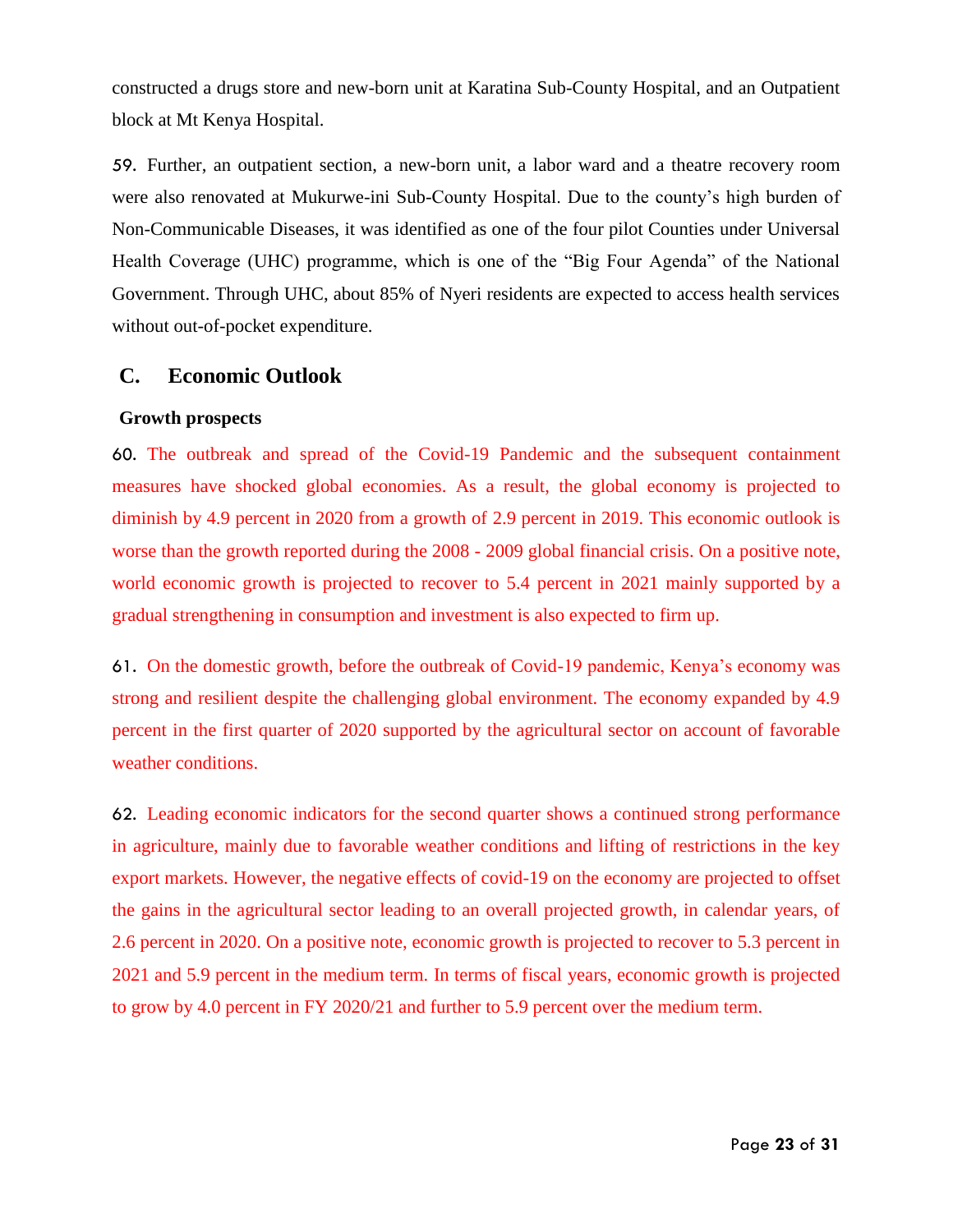### <span id="page-23-0"></span>**Monetary Policy outlook**

63. The main objective of monetary policy, over the medium term, will be to maintain stable prices. Overall inflation is expected to remain within the target range in the short run, despite the disruptions occasioned by the COVID-19 pandemic. This will be supported by favorable weather conditions, lower international oil prices, subdued demand pressures and the reduction of Value Added Tax (VAT) from 16 percent to 14 percent.

64. The Central Bank of Kenya will continue to monitor developments in the money and foreign exchange market and take appropriate measures in the event of adverse shocks.

### <span id="page-23-1"></span>**External sector outlook**

65. The Kenya Shilling is expected to be stable in 2020 on account of a narrower and stable current account deficit and resilient foreign exchange inflows. The current account deficit is expected to narrow to 5.1 percent of GDP in 2020 from 5.8 percent in 2019 largely supported by a lower oil import bill and lower imports of SGR-related equipment.

### **Fiscal Policy Outlook**

66. The revenue projections over the medium term takes into account the consistent decline in the share of revenue to GDP in the last five years, the negative impact of the Covid-19 pandemic on revenue collection and the impact of personal and corporate income tax relief extended to individuals and businesses to mitigate the impact of the pandemic. As such, the Government will take a restrained and realistic revenue projections for FY 2021/22 and the medium term to manage expectations and improve budget credibility.

67. Fiscal policy over the medium-term aims at enhancing revenue mobilization and strengthen management of public debt to minimize cost and risks of the debts, while accessing external funding to finance development projects.

### <span id="page-23-2"></span>**Risks to the Domestic Economic Outlook**

68. This macroeconomic outlook has both external and domestic sources risks. Risks from the global economies relate to effects of the Covid-19 pandemic and necessary lockdowns, voluntary social distancing and its effect on consumption, the ability of laid off workers securing employment in other sectors, rising operating cost to make work places more hygienic and safe, regeneration of disrupted global supply chains, extent of cross-border spill-overs occasioned by frailer external demand and funding shortfalls.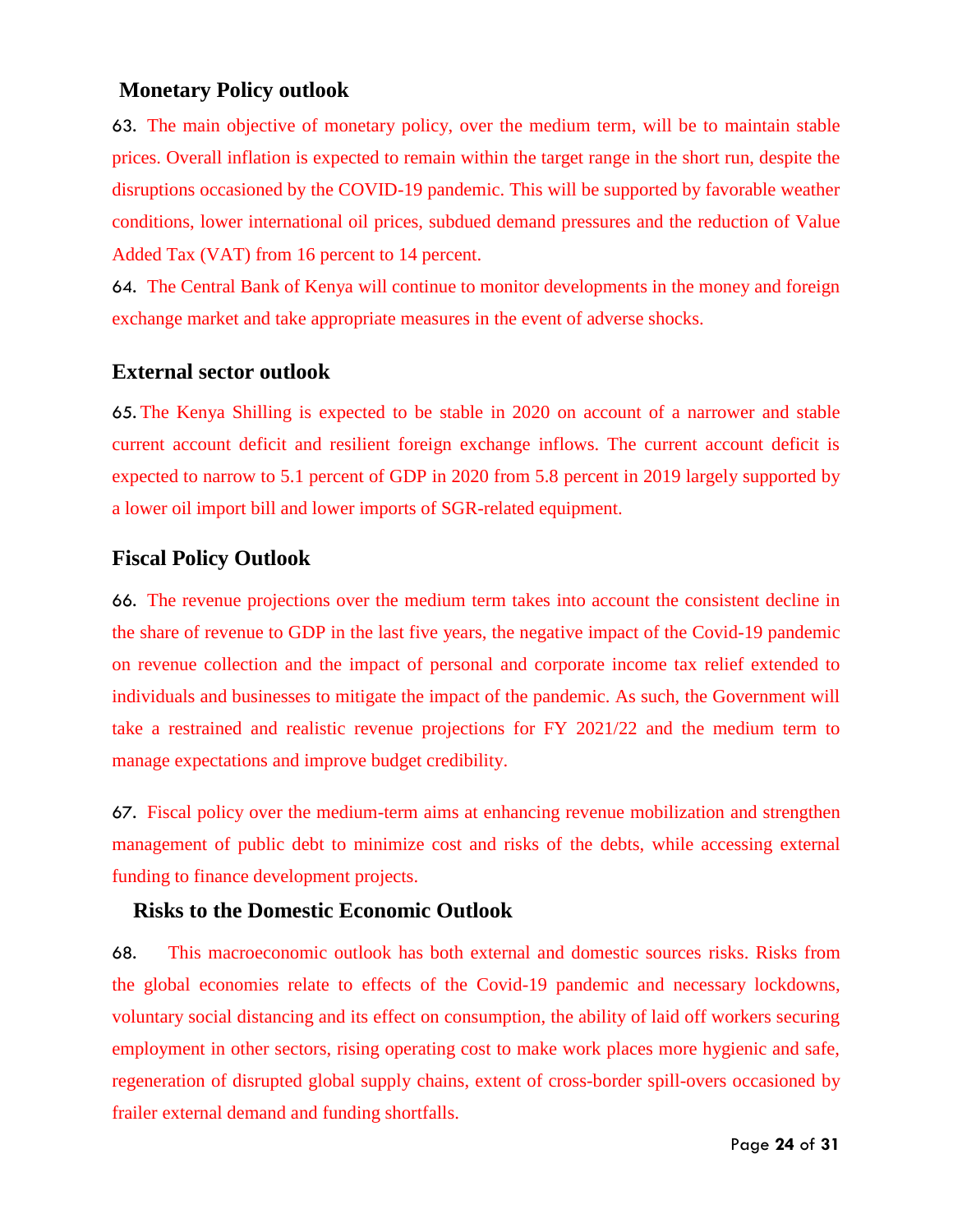69. On the domestic outlook, risks will emanate from weaker external demand, reduced tourist arrivals due the Covid-19 fears and restrictions and further restrictions of movement should they become necessary to control the surge in infections. In addition, the economy will continue to be exposed to risks arising from public expenditure pressures, particularly wage related recurrent expenditures and the erratic weather related shocks that could have negative impact on energy generation and agricultural output leading to higher inflation that could slow down growth. 105. The main risks to the foreign exchange market in 2020 relate to continued uncertainties occasioned by the Covid-19 pandemic. Nevertheless, the official foreign exchange reserves, at 5.9 months of import cover in June 2020, will continue to provide an adequate buffer against short term shocks in the foreign exchange market. 106. The Government is continually monitoring these risks and taking appropriate monetary and fiscal policy measures to preserve macroeconomic stability and strengthen resilience in the economy. To cushion the country against the downsides of the risks emanating from the Covid19 pandemic, the Government is implementing an 8 point Economic Stimulus Package to Draft 2020 Budget Review and Outlook Paper 40 protect lives and livelihoods. The Government is also planning a Post Covid-19 Economic Recovery Strategy to return the economy on a stable growth path. Additionally, the diversified nature of our economy continues to offer resilience to any global challenges. 107. On risks emanating from domestic sources, the Government has laid foundations to enhance faster and lasting growth through the "Big Four" Plan, which will unlock better growth, and positively impact on the lives of people through jobs creation and poverty reduction. As such, the Government is expanding irrigation schemes to reduce dependence on rain-fed agriculture, diversifying exports and promoting value addition in agriculture. Further, the Government is accelerating infrastructure development to support manufacturing and expand intra-regional trade by deliberately targeting new markets for our products. Finally, the ongoing enhanced domestic resource mobilization and expenditure rationalization will significantly reduce wage related pressures and reduce debt accumulation thus creating fiscal space necessary for economic sustainability.

70. Although the growth of the county's economy is promising, it is not immune to the external factors affecting the national and global spheres. Risks from the global economies relate to increased volatility in the global financial markets due to tensions between the U.S. and China, the slower growth of the Chinese economy, uncertainties over the nature and timing of Brexit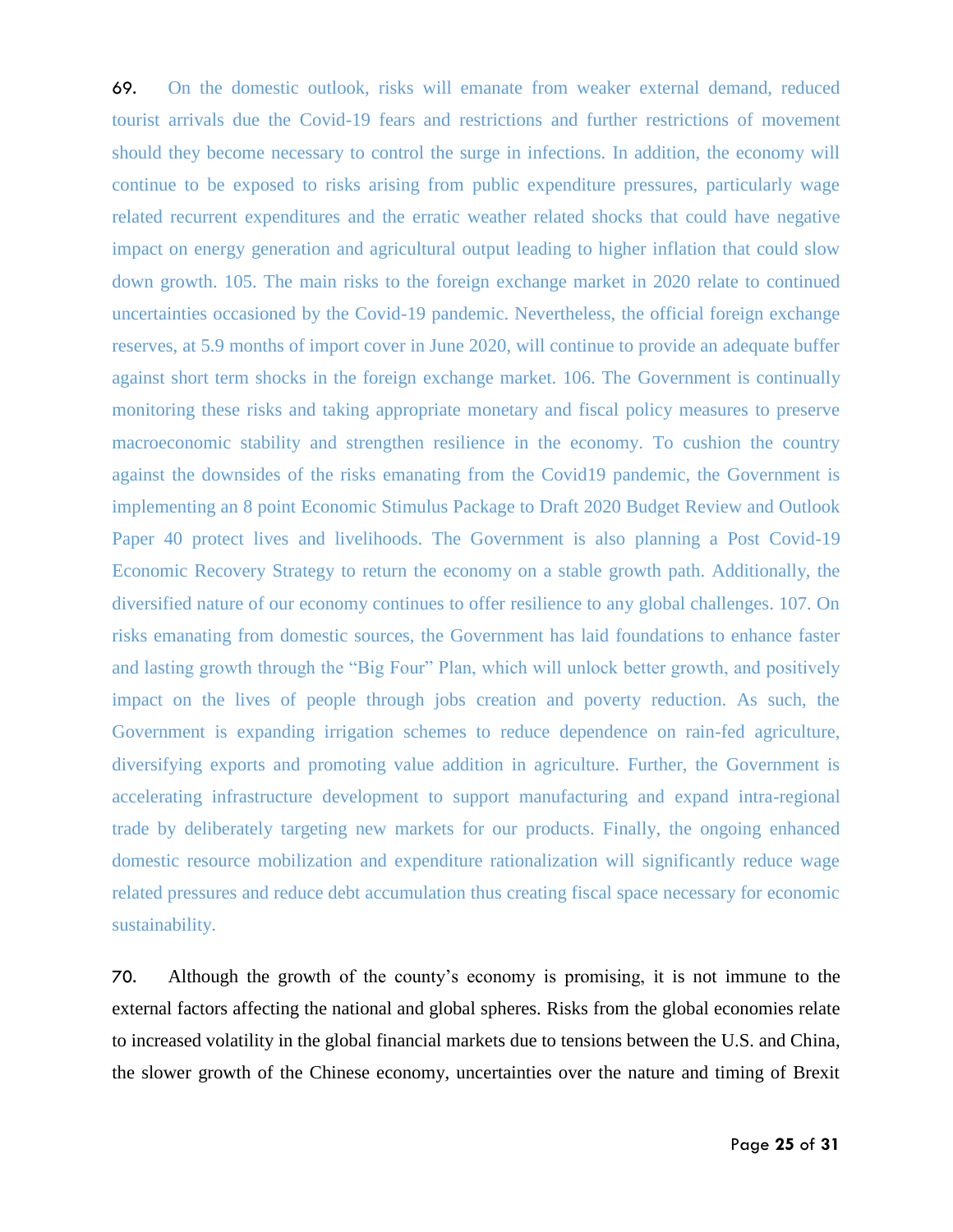and the pace of normalization of monetary policy in the advanced economies. These risks will have an impact on the performance of the county economy

71. In addition, the weak growth of advanced economies will impact negatively on Kenya's exports and tourism activities. The main cash crops in the county include coffee, tea and horticulture mainly meant for export to the western economies. Tourism is also a key income earner for the county's economy and if affected will have a lasting impact on the economic growth of the county.

72. Agriculture being the county's main economic activity is prone to threats of erratic weather conditions. The county must therefore have in place measures to cushion itself from possible negative impacts that may hamper planned development activities. It must therefore concentrate its focus on shifting from overreliance on rain fed agriculture and explore alternative ways to sustain food production. Other unforeseen disasters such as pest infestation like the recent army worms and disease outbreaks pose some risk to this outlook. In the financial year 2018/19, and the current one, significant investment and allocation has been directed towards provision of pesticide to farmers, drilling of boreholes and water harvesting to ensure sustainable agricultural production.

73. The county's wage bill has remained relatively high over time especially after the upward increase in personal emolument for health workers occasioned by signing of the Collective Bargain Agreement with the National Government. There has been pressure to ensure that the wage bill remains below 35 percent of the county's overall budget as per the PFM regulations but that has proven to be an uphill task considering the prevailing circumstances. In an attempt to address the wage bill challenge, the County Treasury has set aside an amount of Kshs.100 million for a voluntary early retirement programme.

74. Public expenditure pressures especially recurrent pose fiscal risks since the operations are left with shoe string allocation that may affect service delivery in the long run. The county government is dedicated to continue with infrastructural development as an enabler to development. This will only be achievable if a considerable amount of resources is directed towards the county's flagships with greater focus on infrastructure development over the medium term.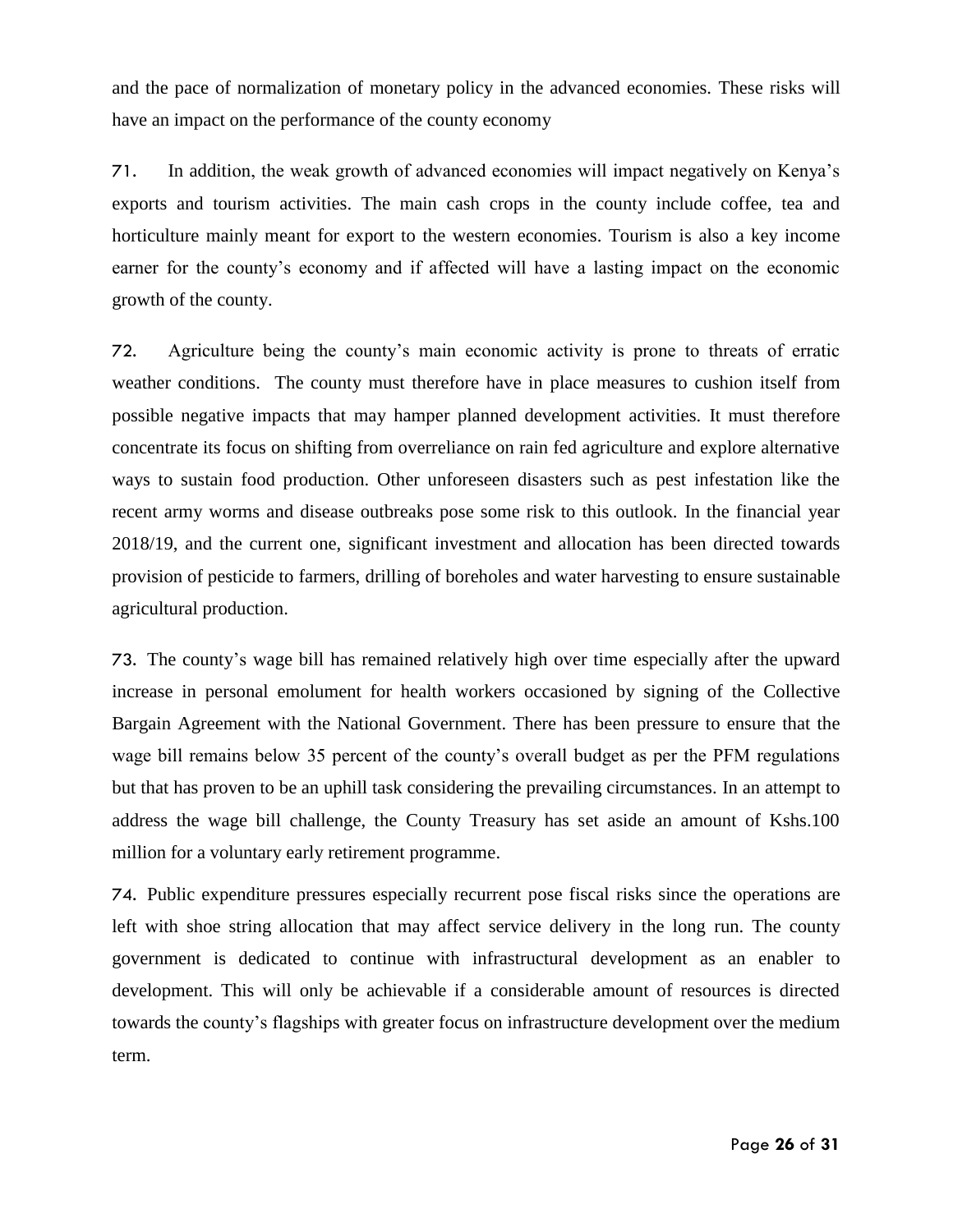75. The weak local revenue performance, which has led to overreliance on fiscal transfers from the National Government, remains a major fiscal risk. There is also the risk of low resource absorption mainly caused by delays in releasing of funds from the National Treasury. This may also result in high amount of pending bills and projects extending to the outer years.

76. The capacity of the staff in resources management and mobilization, monitoring and evaluation and reporting is a risk to the framework. The government will continue building the capacity of the staff while enlisting the support of the national institutions in assessing the risk areas in budget formulation, implementation and reporting. This will ensure that, if the risks materialize, the County Government will be able to carry out the necessary measures to mitigate the impact on the budget.

### **IV. RESOURCE ALLOCATION FRAMEWORK**

#### <span id="page-26-1"></span><span id="page-26-0"></span>**A. Adjustment to 2019/20 Budget**

77. The Medium Term Fiscal Framework (MTFF) for the FY 2019/20 emphasizes on efficiency and effectiveness of public spending and enhancing revenue collection to ensure there are more resources for development while at the same time supporting rapid and inclusive economic growth and continued fiscal discipline.

78. Increase in local revenue is paramount and more efforts will be geared towards expanding the revenue base. In the long run, we expect better performance of revenues streams from both local sources and national exchequer transfers.

79. The county fiscal framework guiding the FY 2019/20 is informed by the performance in FY 2018/19 budget and the updated fiscal outlook, the risks to the FY 2018/19 budget include short fall in the projected local revenue which hindered full implementation of the budget and led to pending commitments by the end of the financial year.

80. Expenditure burdens with respect to personal emoluments that are way above the ceiling prescribed in the PFM (county government) regulations, 2015 also limits the amount for development and operations and maintenance. In addition, implementation pace in the spending units and county departments continues to be a source of concern especially with regard to the development expenditures and absorption of funds. These risks will be monitored closely and the County Government will take the appropriate measures through revised budgets.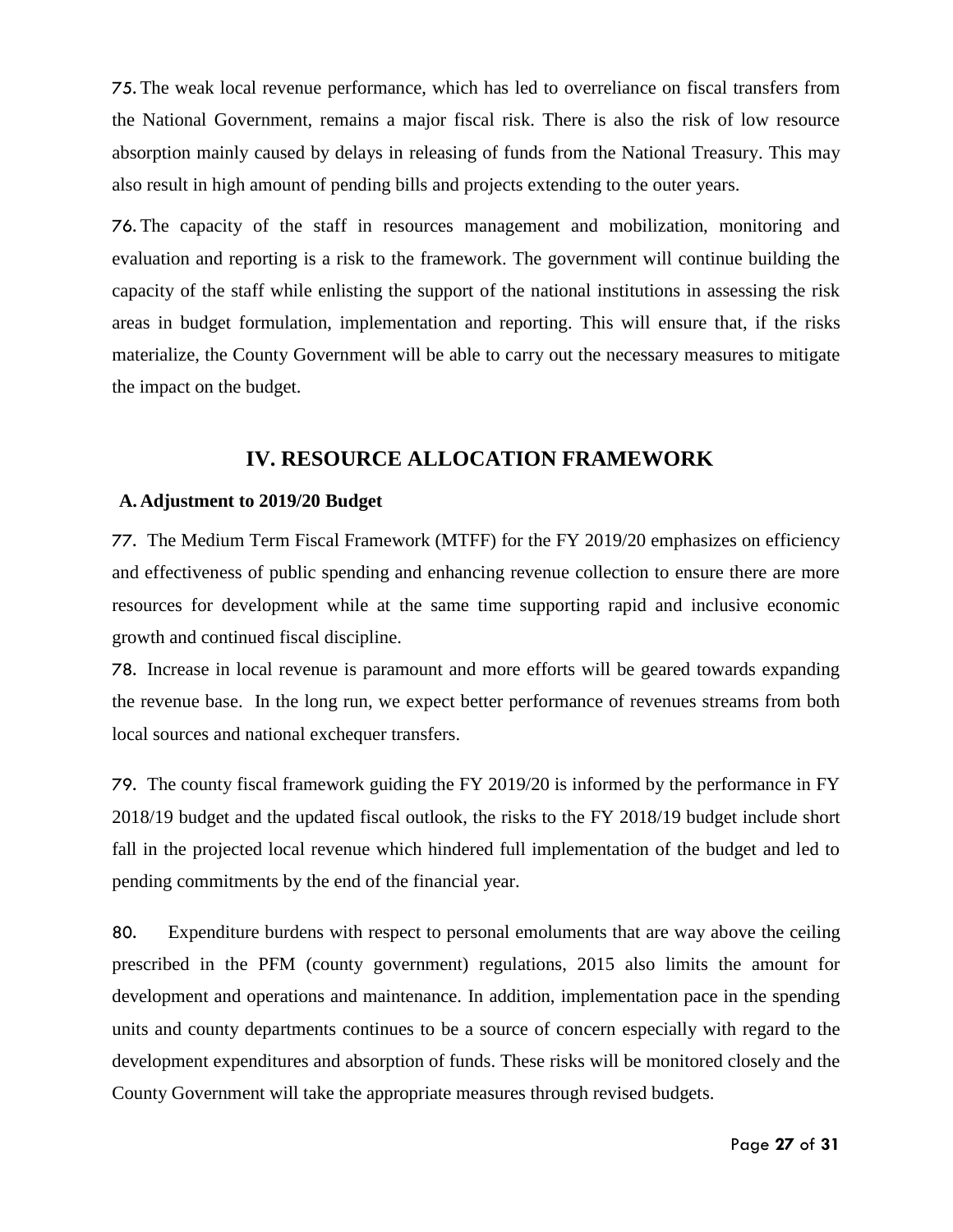81. The revised budget will also be necessitated by the need to realign the budget with the CARA, 2019 and also appropriate afresh the funds that were carried forward from the FY 2018/19 most of which are conditional grants. This means that we will contain expenditures by adhering to the fiscal responsibilities outlined in the Public Finance Management Act, 2012.

82. Adjustments to the 2019/20 budget will also take into account the critical areas like salaries and wages, pending bills and the county key strategic objectives as outlined in the County Integrated Development Plan (2018-2022) in order to fast-track economic growth for social economic transformation and prosperity. Over the medium term, the county will endeavor to reprioritize development expenditures in order to achieve her goals and aspirations. However, resources earmarked for development purposes will be utilized for development projects and will not be expended as recurrent.

83. In adjusting the 2019/20 budget, rationalization of expenditure is critical and this will be guided by the approved revenue allocations, projected local revenue collection, revised timeframes for implementation of programmes and emerging issues/concerns. However, county flagship programmes and projects, as outlined in the Annual Development Plan 2019/2020, would always be given first priority.

84. In the Finance Bill, 2019, the County Treasury proposed measures to help expand the revenue base and curb possible revenue leakages. This will be achieved through enhancement of compliance and enforcement. The revenue management system and automation of the revenue streams has greatly enhanced revenue collection and more efforts will put towards improvement and excellence of this system.

85. According to the provisions of the PFM Act Section 107(2) (a), it is stated that, ―*the county government's recurrent expenditure shall not exceed the county government's total revenue*. In section 107(2) (b), it is added that, ―*over the medium term a minimum of thirty percent of the county government's budget shall be allocated to the development expenditure*. The county has and continues to struggled to adhere to this and more effort in needed to achieve the same.

#### <span id="page-27-0"></span>**B. Medium-Term Expenditure Framework (MTEF)**

Page **28** of **31** 86. The Medium-Term Budget Framework for the period 2019/2020-2021/2022 will mainly focus on adjusting non priority expenditure and concentrating the resources to priority areas as identified in the Annual Development Plan 2019/2020 and in the CFSP 2019. These priority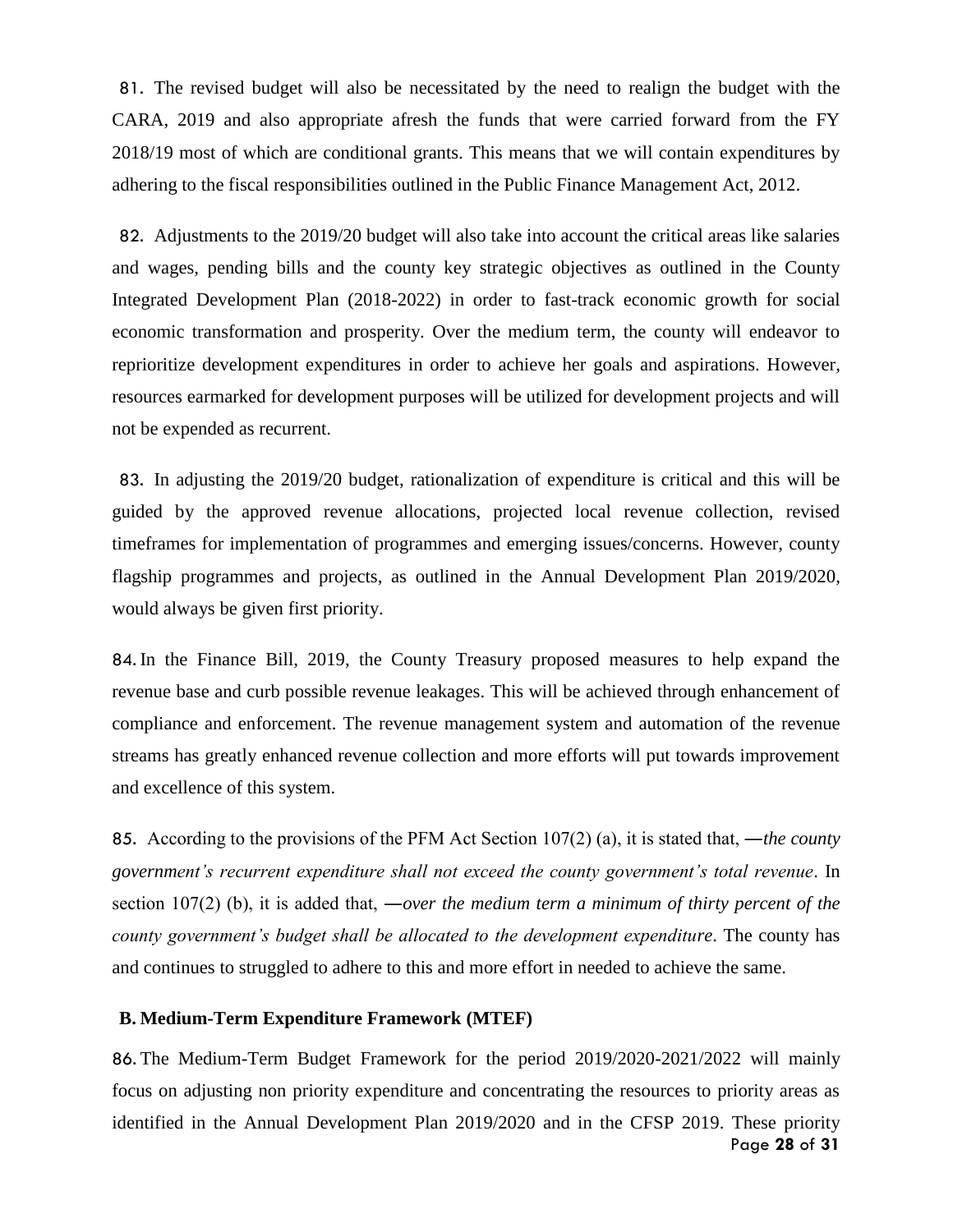areas were identified during public participation and stakeholder engagement which ensures improved ownership of development projects and programmes by the community.

87. The County Integrated Development Plan 2018-2022, being the county blue print for the five years, continue to guide the county in allocating funds to development programmes under the five broad areas of the county's economic transformation. The FY 2019/2020-2021/2022 MTEF Budget will therefore focus on the following areas as outlined in the CIDP;

- Improve productivity in agriculture and overall food and nutrition security.
- Promote shared economic growth and job creation.
- Enhance good governance and active citizenry.
- Enhance basic infrastructure for effective service delivery.
- Promote sustainable use of natural resources.
- Improve financial sustainability and resilience.
- Provide accessible and quality health care services.
- Scale up institutional development, transformation and innovation.

88. In the FY 2019/20, the approved budget amounts to KShs. 7,787,075,422 as compared to KShs 8,836,544,071 in FY 2018/2019. This scenario will change once the adjustments are factored in the supplementary budget.

### **MTEF Budget Ceilings**

89. Reflecting the above medium-term expenditure framework, the table 7 below provides the baseline ceilings for the FY 2018/19, and FY 2019/2020 as per the County Fiscal Strategy Paper (CFSP) 2019 and changes approved through a memorandum during budget submission.

<span id="page-28-0"></span>**Table 7: MTEF Ceilings by Department**

| <b>Department/Spending Unit</b> | 2018/2019        |                    |               |                  | 2019/2020          |               |
|---------------------------------|------------------|--------------------|---------------|------------------|--------------------|---------------|
|                                 | <b>Recurrent</b> | <b>Development</b> | <b>Total</b>  | <b>Recurrent</b> | <b>Development</b> | <b>Total</b>  |
| Executive Office of the         | 166.261.242      | 40,000,000         | 206.261.242   | 115.420.638      | 80,000,000         | 195.420.638   |
| Governor and Deputy Governor    |                  |                    |               |                  |                    |               |
| Office of the County Secretary  | 234,579,318      | 8.387.292          | 242,966,610   | 219.556.582      | $\overline{0}$     | 219,556,582   |
| Finance & Economic Planning     | 557,992,792      | 311.193.346        | 869.186.138   | 547,250,163      | 30,000,000         | 577.250.163   |
| Lands, Housing, Physical        | 52,609,464       | 358,752,031        | 411.361.495   | 46.961.612       | 400,600,000        | 447,561,612   |
| Planning and Urbanization       |                  |                    |               |                  |                    |               |
| <b>Health Services</b>          | 2,809,429,526    | 244,550,200        | 3.053.979.726 | 2,664,135,137    | 205.217.234        | 2,869,352,371 |
| Gender, Youth and Social        | 122,135,646      | 21.477.939         | 143,613,585   | 70.968.597       | 35,500,000         | 106,468,597   |
| Services                        |                  |                    |               |                  |                    |               |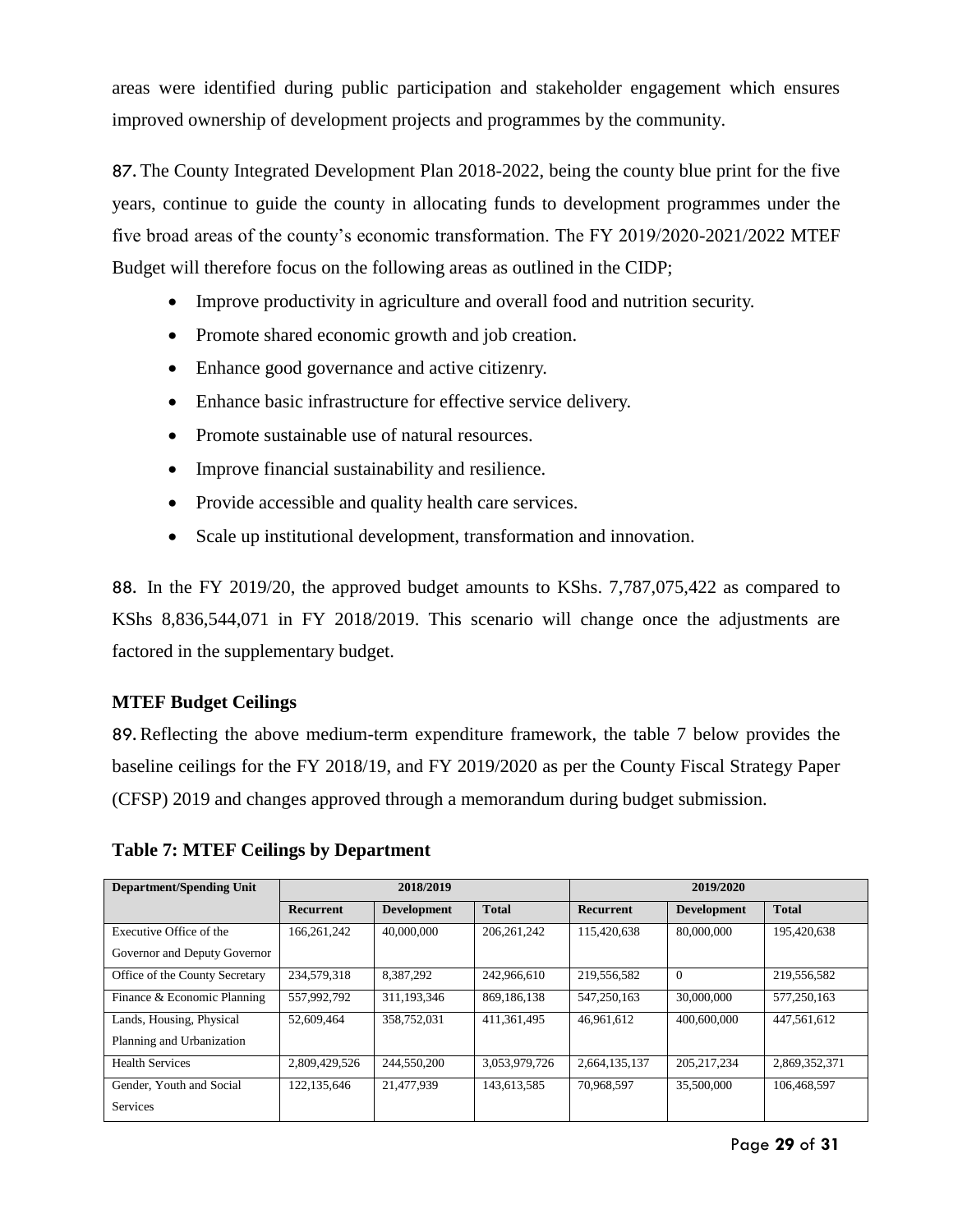| <b>Department/Spending Unit</b>  | 2018/2019        |                    |               | 2019/2020        |                    |               |
|----------------------------------|------------------|--------------------|---------------|------------------|--------------------|---------------|
|                                  | <b>Recurrent</b> | <b>Development</b> | <b>Total</b>  | <b>Recurrent</b> | <b>Development</b> | <b>Total</b>  |
| <b>County Public Service</b>     | 184,569,365      | 5,000,000          | 189,569,365   | 57,291,918       | $\theta$           | 57,291,918    |
| Management                       |                  |                    |               |                  |                    |               |
| Agriculture, Livestock and       | 372,337,949      | 218,488,428        | 590,826,377   | 164,517,572      | 271,598,808        | 436,116,380   |
| <b>Fisheries</b>                 |                  |                    |               |                  |                    |               |
| Trade, Culture, Tourism and      | 63,287,961       | 119,372,969        | 182,660,930   | 57,185,517       | 88,422,834         | 145,608,351   |
| Cooperative Development          |                  |                    |               |                  |                    |               |
| Education, Sports, Science and   | 413,563,471      | 163,899,351        | 577,462,822   | 376,914,348      | 117,190,974        | 494,105,322   |
| Technology                       |                  |                    |               |                  |                    |               |
| Water, Sewerage and              | 139,550,264      | 317,310,330        | 456,860,594   | 133,664,918      | 228,765,356        | 362,430,274   |
| Sanitation, Environment and      |                  |                    |               |                  |                    |               |
| <b>Natural Resources</b>         |                  |                    |               |                  |                    |               |
| County Public service Board      | 43,224,314       | $\theta$           | 43,224,314    | 34,466,959       | $\theta$           | 34,466,959    |
| Transport, Public Works,         | 156,860,439      | 1,047,259,185      | 1,204,119,624 | 130,935,093      | 1,001,063,913      | 1,131,999,006 |
| <b>Infrastructure and Energy</b> |                  |                    |               |                  |                    |               |
| County Assembly                  | 659,451,249      | 5,000,000          | 664,451,249   | 659,447,249      | 50,000,000         | 709,447,249   |
| <b>TOTAL</b>                     | 5,975,853,000    | 2,860,691,071      | 8,836,544,071 | 5,278,716,303    | 2,508,359,119      | 7,787,075,422 |

### <span id="page-29-0"></span>**Source: County Treasury, 2019**

### **C. 2019/20 Budget framework**

90. The budget framework builds on fiscal consolidation agenda through which the County Government aims to contain the growth of expenditure and increase the revenue raised. Some of the policy measures being implemented include adoption of the zero-based budgeting process, prioritization of the ongoing projects and enhancing monitoring and evaluation of projects to guarantee quality and sustainability. The County Government will also ensure that all the projects are aligned to its overall development agenda to avoid spending on non-priority areas.

### <span id="page-29-1"></span>*Revenue projections*

91. The 2019/2020 approved budget of Kshs. 7,787,075,422 will be financed through the equitable share from the national resources of Kshs. Kshs. 5,301,000,000 Conditional grants of Kshs. 1,322,072,569 and internally generated revenue estimated at 1,000,000,000 and balance brought forward from the 2018/2019 financial year of Kshs. 164,002,853 for Kenya Roads Board amount that was not transferred from County Revenue Funds**.** 

92. The main sources of internally generated revenue will be parking fees, single business permits and land rates. It is imperative to note that the County Allocation of Revenue Act, 2019 was approved on 19<sup>th</sup> of September, 2019 with slight changes in the allocation and the county budget will therefore be aligned with it through a supplementary budget.